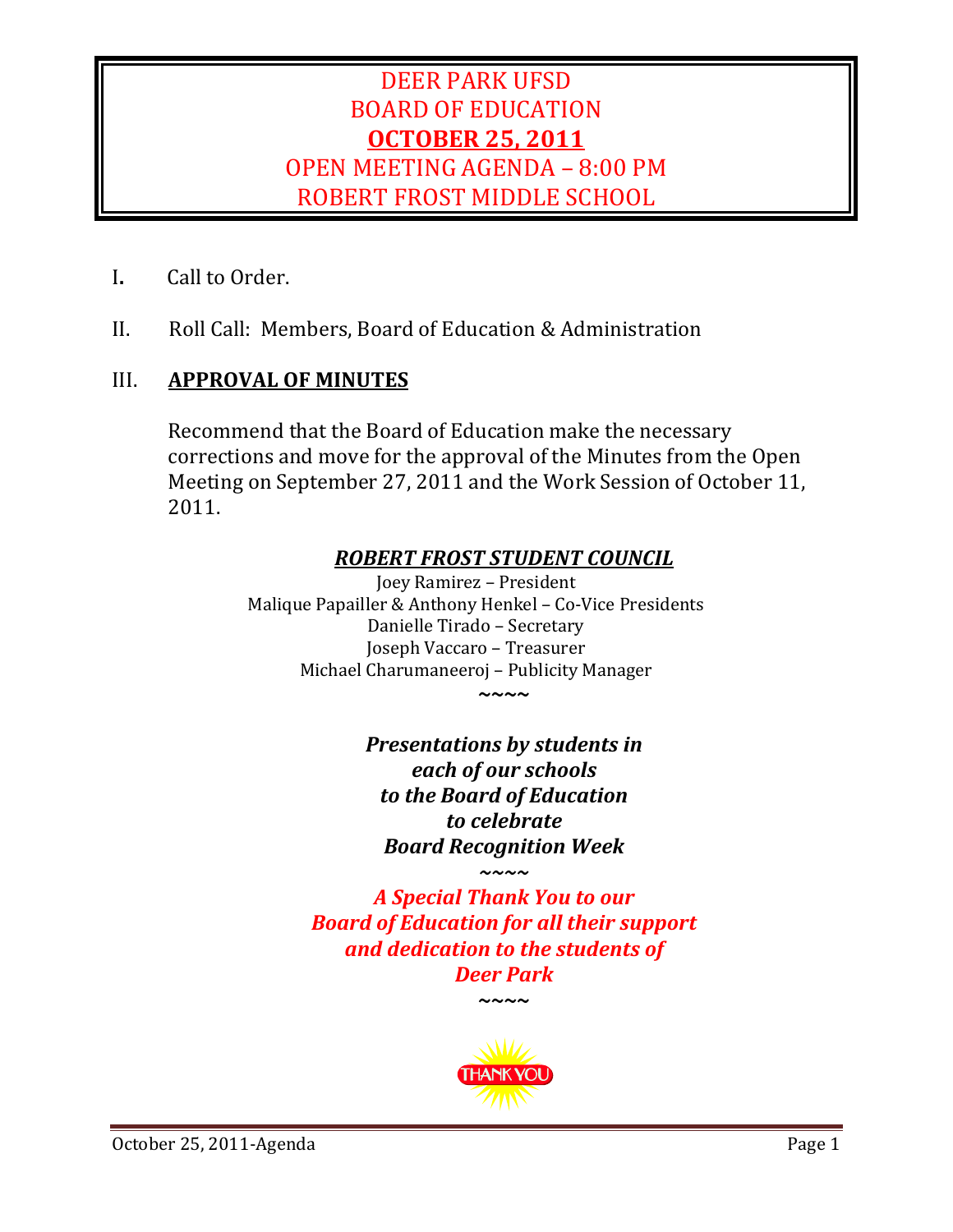# IV. **NEW BUSINESS:**

## 1. **DISPOSAL OF EQUIPMENT FROM THE HIGH SCHOOL**

*Recommend, that the Board of Education approve the following Resolution*: 

RESOLVED, that the Board of Education approve the disposal of a Mixing Board (S/N NO611865559) which is broken and beyond repair. 

# 2. **TRANSFER TO RESERVE FUNDS**

*Recommend, that the Board of Education approve the following Resolution*: 

RESOLVED, that the Board of Education hereby approves the transfer of excess fund balance from the 2010-2011 fiscal year to the following reserves:  $$313,000$  – Retirement Contribution,  $$313,000$  – Workers Compensation, \$313,000 - Unemployment Insurance and \$313,000 - Employee Benefit Accrued Liability.

# 3. **REVISED 2011‐2012 SCHOOL DISTRICT CALENDAR**

*Recommend, that the Board of Education approve the following Resolution*: 

RESOLVED, that the Board of Education approve the following REVISED 2011-2012 school calendar (originally approved on 12/21/10). 

FURTHER RESOLVED, that these changes are necessary due to New York State Education guidelines.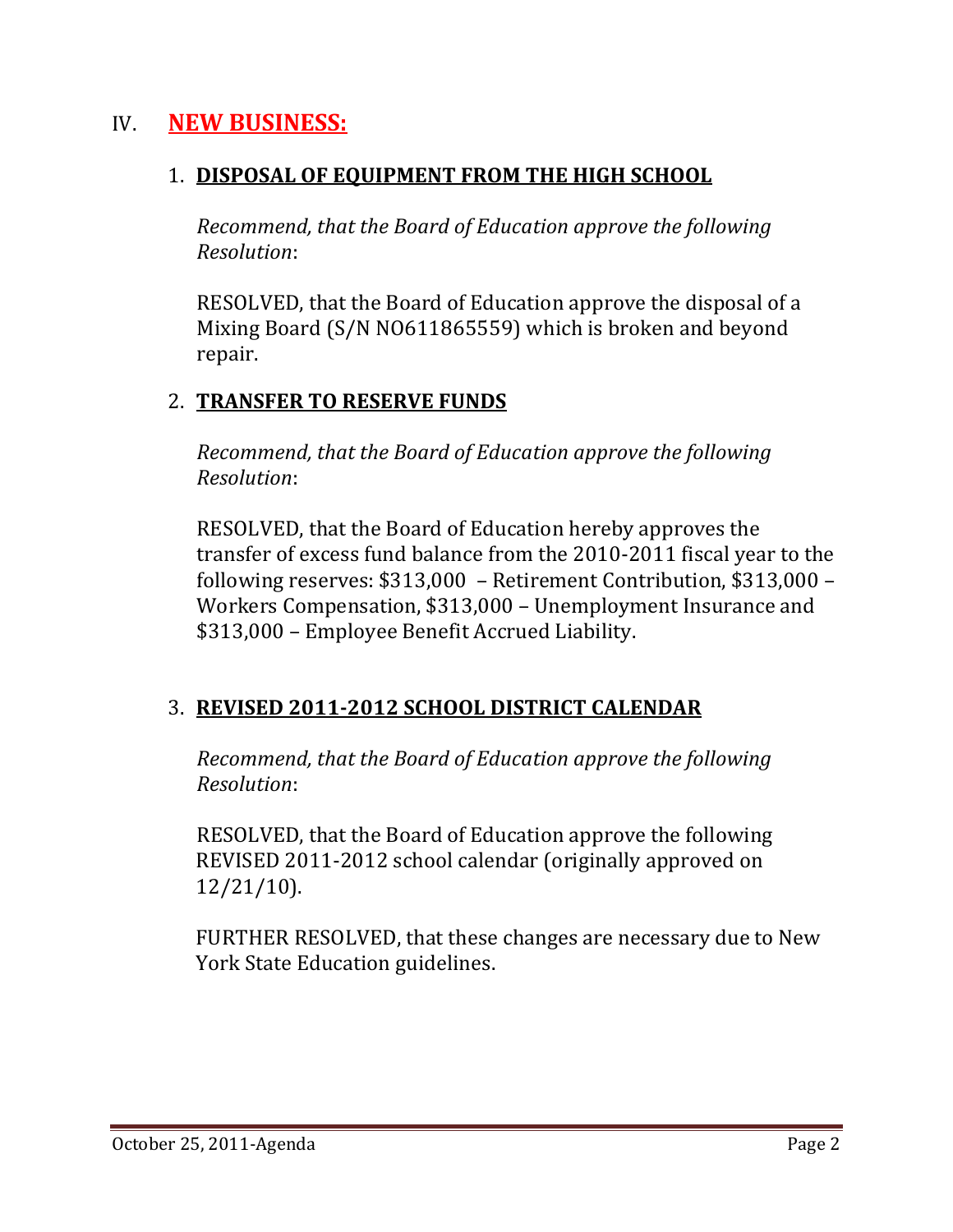# V. **APPROVAL OF SCHEDULES**

*Recommend that the Board of Education approve the following schedules collectively*: 

# **NON‐INSTRUCTIONAL**

### **SCHEDULE ‐‐ CS ‐‐CHANGE OF SALARY/ STATUS (Non‐Instructional)**

### **Robert Loy**

 Washington Position: Night Custodian Salary/Step: - \$300/yr Effective Date(s):  $10/12/2011$ Transfer from JFK to Washington School. Remove as Night-Man-In-Charge at JFK. Salary deduction prorated at \$214.62

### **Richard Mongelli**

Deer Park High School Position: Night Custodian Salary/Step: - \$500/yr Effective Date(s):  $10/12/2011$ Transfer from Frost to HS. Remove as Night-Man-In- Charge at RF. Salary deduction prorated at \$357.69

### **SCHEDULE ‐‐ NN ‐‐APPOINTMENTS (Non‐Instructional)**

### **Emily Fisher**

Deer Park High School Position: Lifeguard & Swim Instructor Salary/Step: \$9.55/hr Effective Date $(s)$ :  $10/19/2011$ 

### **Antony Racanelli**

John F Kennedy Intermediate School Position: Night Custodial Aide Salary/Step: \$39,304 Step 1 Effective Date(s):  $10/12/2011$ Salary prorated at \$28,319

### **Kayla Saraniero**

Deer Park High School Position: Lifeguard/Swim Instructor Salary/Step: \$9.55/hr Effective Date $(s)$ :  $10/19/2011$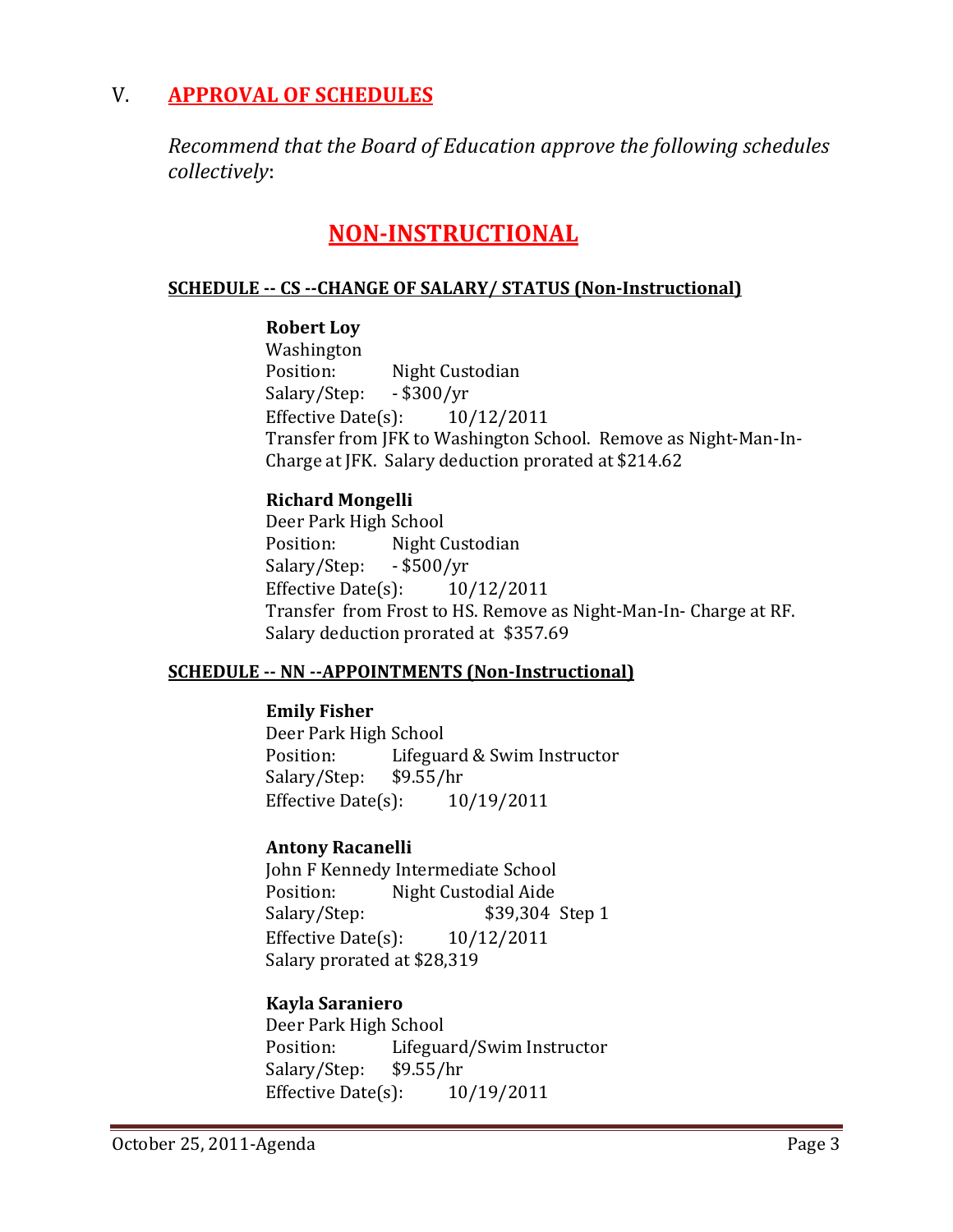### **Elmer Contreras**

 Transportation Position: Substitute Bus Driver Salary/Step: \$20.82/hr Effective Date $(s)$ :  $10/26/2011$ 

### **Ellen Hick**

 Transportation Position: Substitute Bus Driver Salary/Step: \$20.82/hr Effective Date $(s)$ :  $10/12/2011$ 

### **James Stockman**

District Wide Position: Per-Diem Substitute Custodian Salary/Step: \$8.50/hr Effective Date $(s)$ :  $10/26/2011$ 

### **SCHEDULE ‐‐ OO ‐‐RESIGNATIONS / RETIREMENTS / REMOVALS / TERMINATIONS (Non‐Instructional)**

### **Josephine Calder**

John F Kennedy Intermediate School Position: Non-Instructional Aide Salary/Step: Effective Date $(s)$ :  $10/14/2011$ Resignation. No outstanding obligation to the district.

### **Michael Dionisio**

District Wide Position: Groundsman Salary/Step: Effective Date $(s)$ :  $10/21/2011$ Termination. No outstanding obligation to the district.

### **Sudershan Kaur**

 Transportation Position: Non-Instructional Teacher Aide Salary/Step: Effective Date(s):  $9/24/2011$ Termination. No outstanding obligation to the district.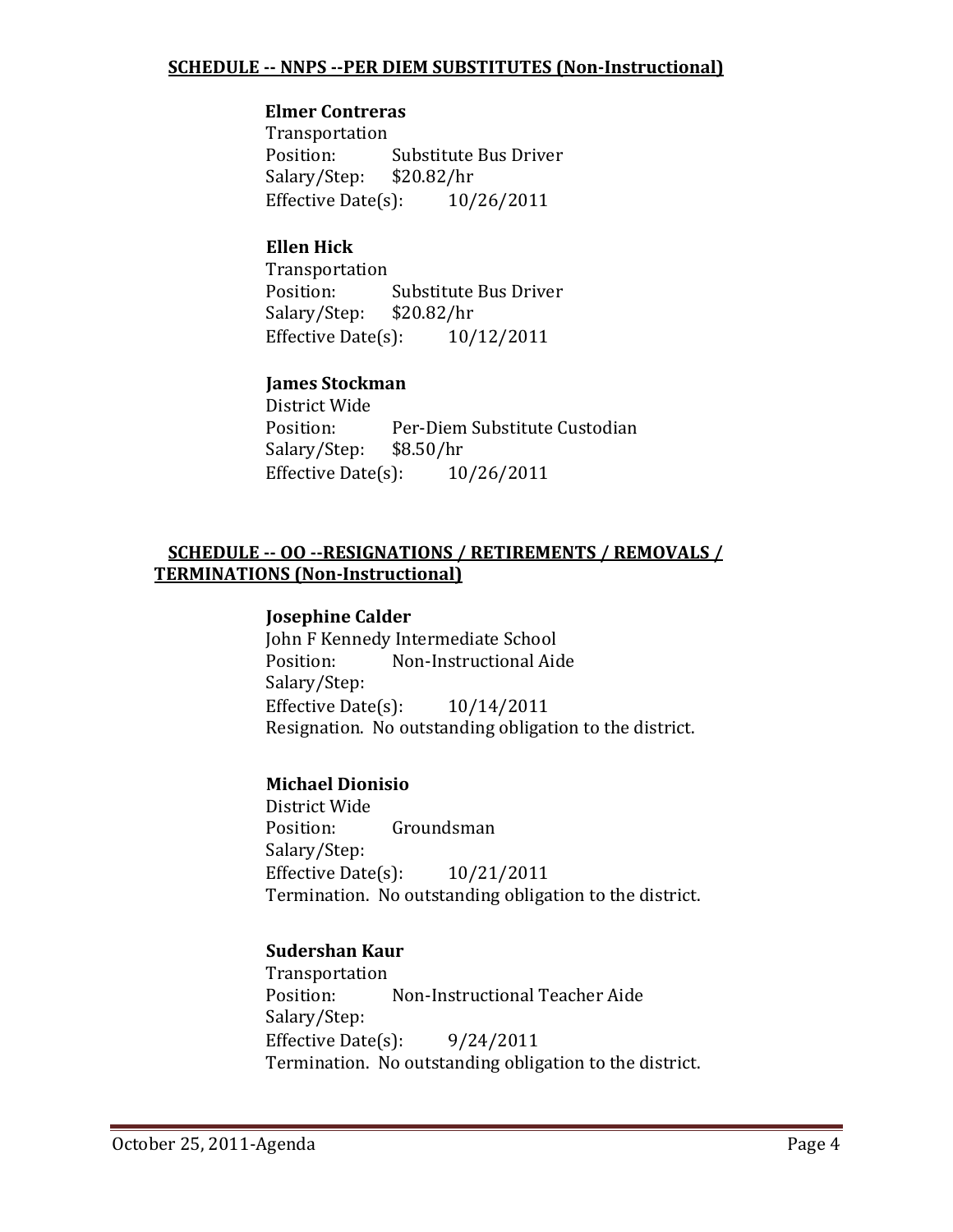### **SCHEDULE ‐‐ QQ ‐‐LEAVES OF ABSENCE (Non‐Instructional)**

### **Cheryl Howard**

 Transportation Position: Bus Driver Salary/Step: Effective Date(s):  $9/12/2011 - 10/21/2011$ 9/12/11-9/27/11 paid Medical Leave of Absence (FMLA) 9/28/11-10/21/11 unpaid Remainder of FMLA

### **SCHEDULE ‐‐ TPA ‐‐TEMPORARY ASSIGNMENT (Non‐Instructional)**

### **Dena Riccardi**

District Wide Position: ABA Home Provider Salary/Step: \$65/hr Effective Date(s):  $9/1/2011 - 6/30/2012$ 

### **SCHEDULE ‐‐ TRN ‐‐TRANSFERS (Non‐Instructional)**

Michael Fullam John F Kennedy Intermediate School Position: Night Custodian Salary/Step: NO CHANGE Effective Date(s):  $10/13/2011$ Transfer from Washington School to JFK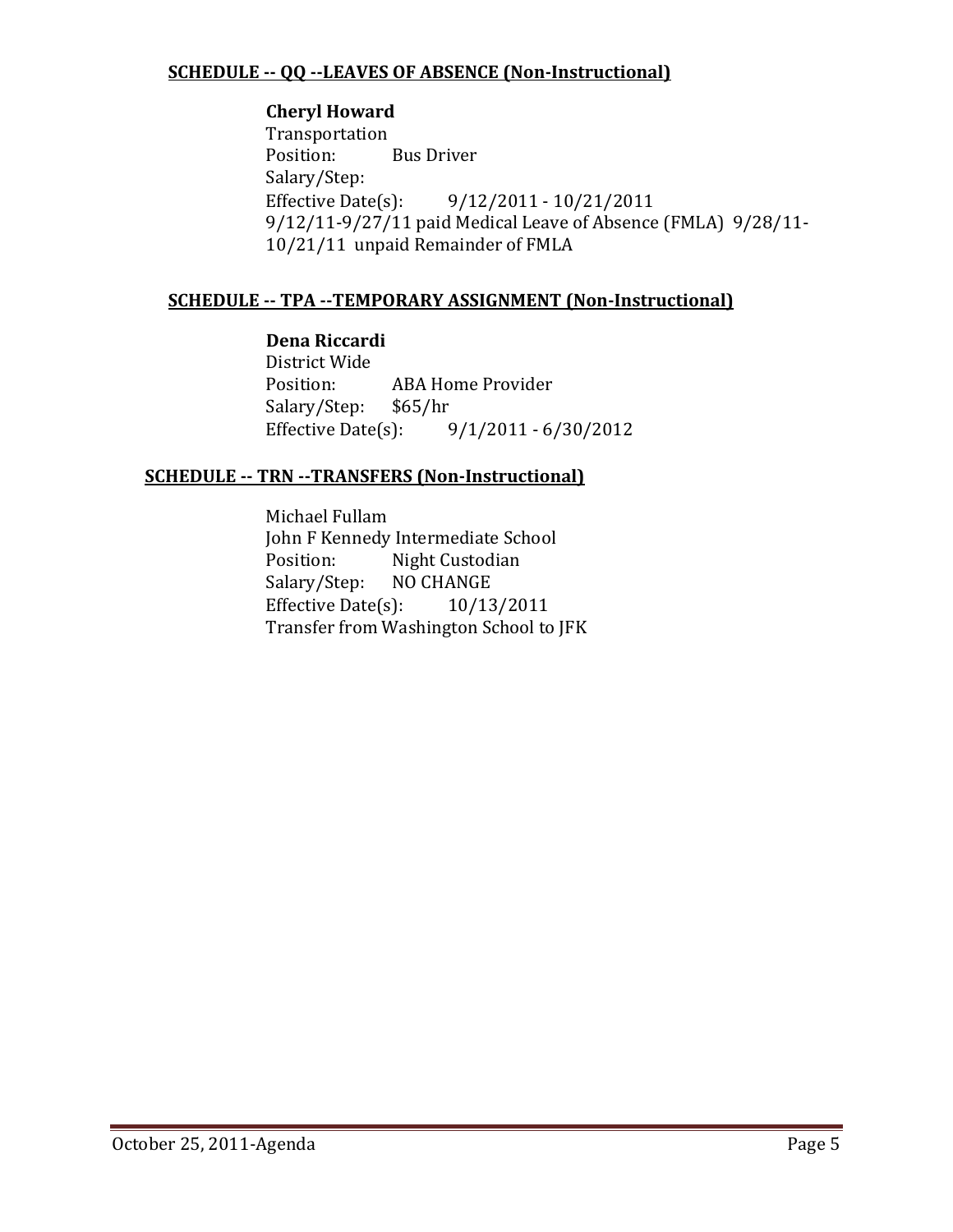# **INSTRUCTIONAL**

#### **SCHEDULE ‐‐ CSS ‐‐CHANGE OF STATUS / SALARY (Instructional)**

#### **Joseph Verdicchio**

Robert Frost Middle School Position: Teaching Assistant Salary/Step: \$25,133 Effective Date(s):  $9/6/2011 - 1/27/2012$ CORRECTION: From probationary to temporary appointment

### **Jessica Yawney**

Deer Park High School Position: Probationary Guidance Counselor Salary/Step: Effective Date(s):  $9/1/2010 - 8/31/2013$ CHANGE of Probationary Period. New tenure date is  $9/1/13$ 

#### **SCHEDULE ‐‐ NPS ‐‐PER DIEM SUBSTITUTES (Instructional)**

### **Patricia Boccafola**

District Wide Position: Per Diem Substitute Teacher Salary/Step: \$100 per day Effective Date(s):  $10/26/2011$  Elementary Certification

### **Matthew DeMaio**

District Wide Position: Per-Diem Substitute Teacher Salary/Step: \$100/day Effective Date $(s)$ :  $10/12/2011$  Social Studies Certification

### **Michele Fariello**

District Wide Position: Per-Diem Substitute Teacher Salary/Step: \$100 per day Effective Date(s):  $10/26/2011$  Elementary Certification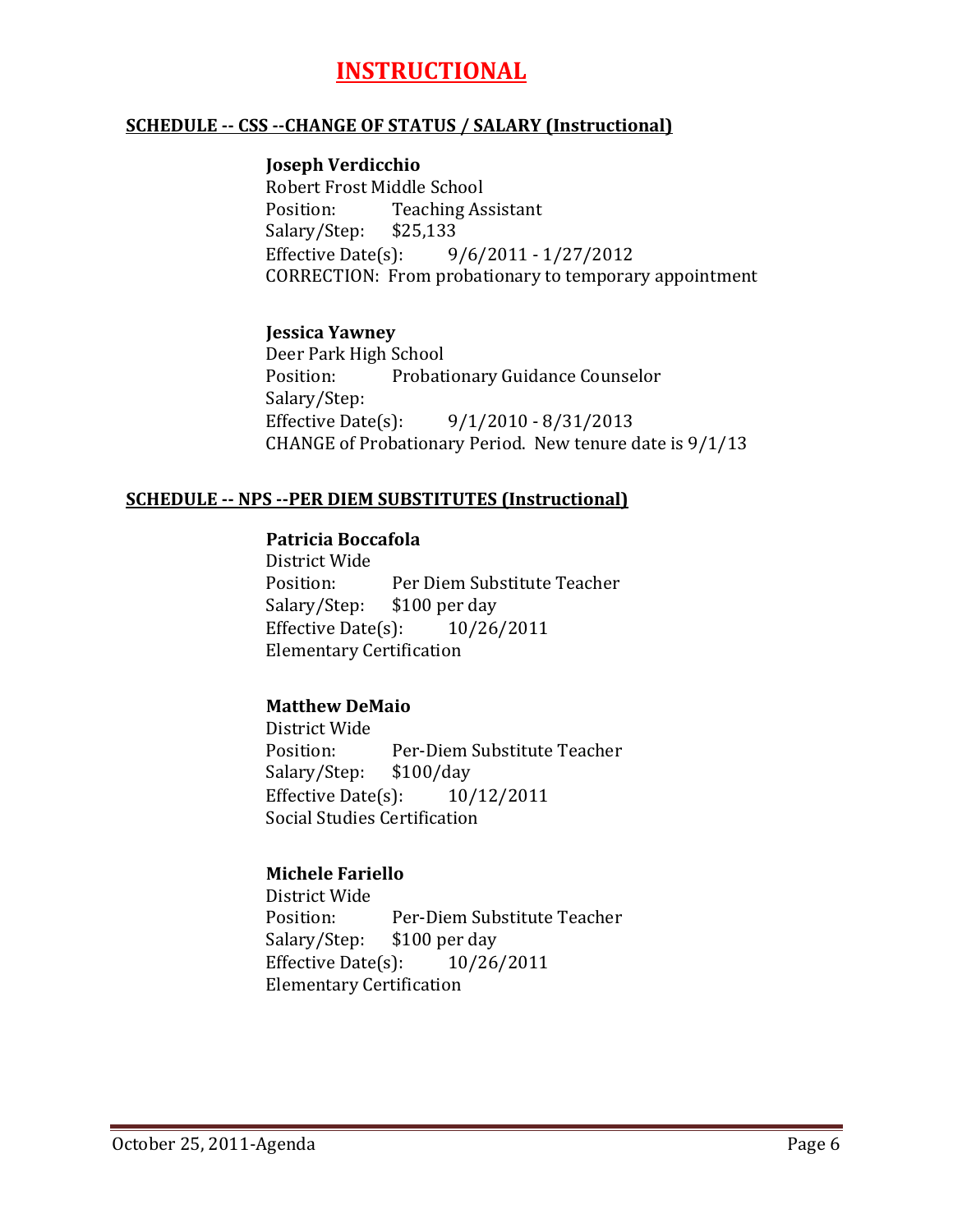### **Allison Gestone**

District Wide Position: Per Diem Substitute Teacher Salary/Step: \$100 per day Effective Date(s):  $10/26/2011$  Elementary Certification

### **Christina Loggia**

District Wide Position: Per-Diem Substitute Teacher Salary/Step: \$100 per day Effective Date $(s)$ :  $10/26/2011$ Business & Marketing Certification

### **Graziella Minnici**

District Wide Position: Per-Diem Substitute Teacher Salary/Step: \$100/day Effective Date $(s)$ :  $10/12/2011$ Social Studies Certification

### **Michele Morano**

District Wide Position: Per Diem Substitute Teacher Salary/Step: \$100 per day Effective Date(s):  $10/26/2011$  Elementary Certification

### **Erin Saccente**

District Wide Position: Per-Diem Substitute Teacher Salary/Step: \$100 per day Effective Date(s):  $10/26/2011$ Social Studies Certification

### **Justine Scherr**

District Wide Position: Per-Diem Substitute Teacher Salary/Step: \$100 per day Effective Date $(s)$ :  $10/26/2011$  Elementary Certification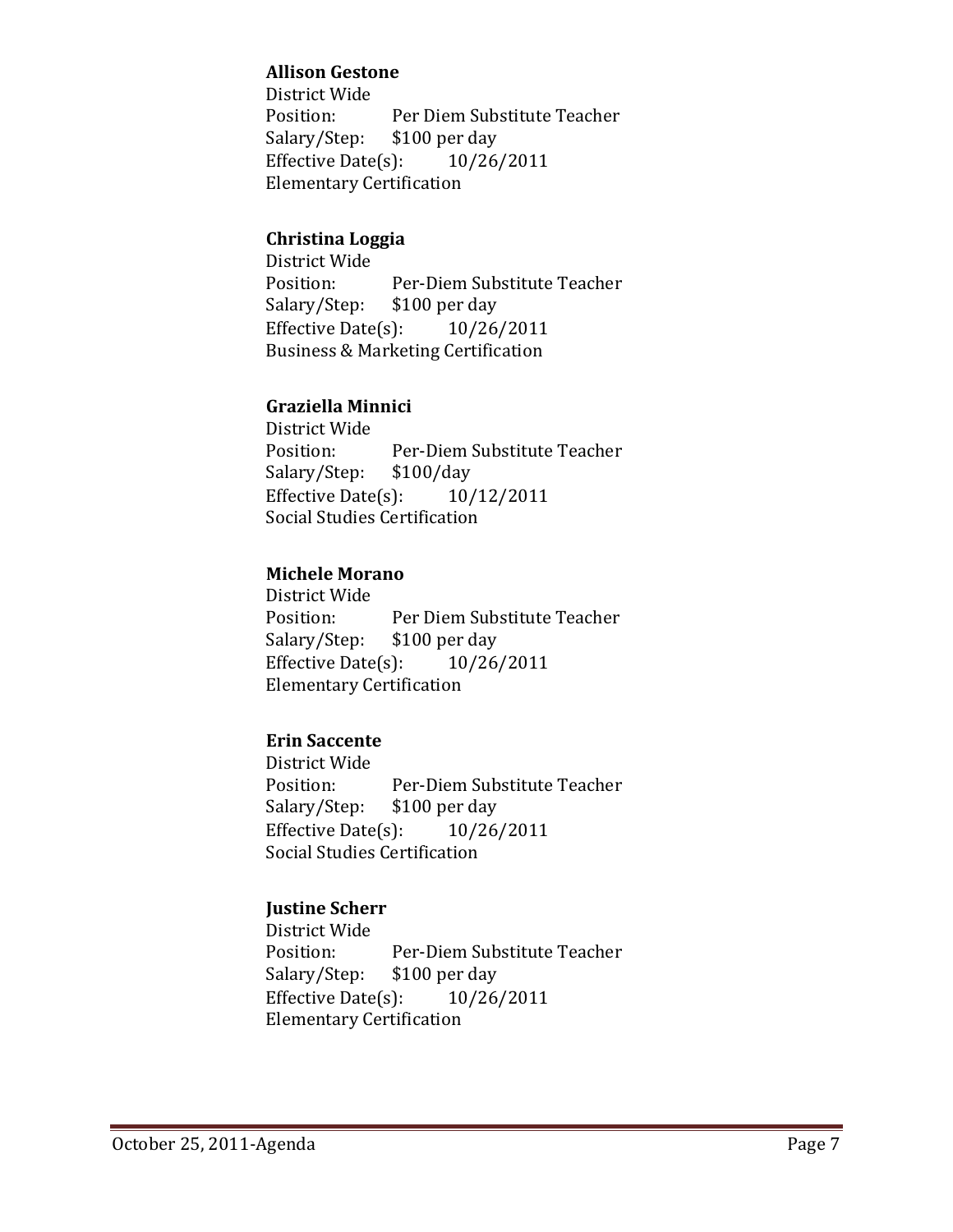### **Alyssa Sciarrino**

District Wide Position: Per-Diem Substitute Teacher Salary/Step: \$100/day Effective Date(s):  $10/12/2011$ 

### **Susan Solomine**

District Wide Position: Per-Diem Substitute Teacher Salary/Step: \$100 per day Effective Date $(s)$ :  $10/26/2011$  Spanish Certification

### **Kristin Thompson**

District Wide Position: Per-Diem Substitute Teacher Salary/Step: \$100 per day Effective Date(s):  $10/26/2011$  English Certification

#### **SCHEDULE ‐‐ O ‐‐RESIGNATIONS / RETIREMENTS / REMOVALS / TERMINATIONS (Instructional)**

#### **Mina Laucella**

Robert Frost Middle School Position: Permanent Substitute/Per-Diem Sub Salary/Step: Effective Date(s):  $10/3/2011$ Resignation. No outstanding obligation to the district.

#### **Jennifer Michell**

John F Kennedy Intermediate School Position: Teacher Assistant Salary/Step: Effective Date(s):  $10/28/2011$ Resignation. No outstanding obligation to the district.

### **Michael Rossetti**

Deer Park High School Position: Permanent Substitute Salary/Step: Effective Date $(s)$ :  $10/1/2011$ Resignation as permanent substitute only. No outstanding obligation to the district.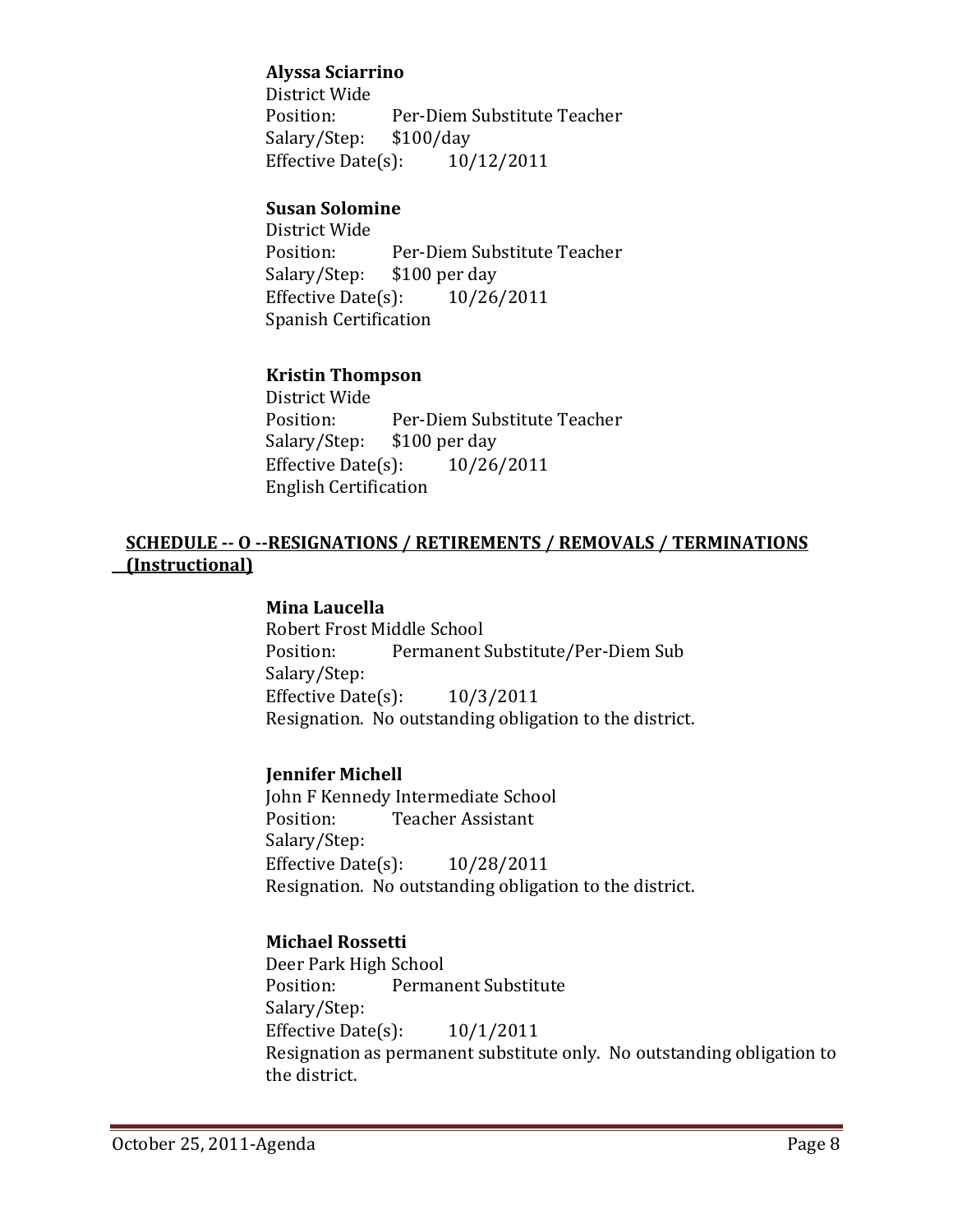### **Jaclyn Tidridge**

Robert Frost Middle School Position: Permanent Substitute/Per-Diem Sub Salary/Step: Effective Date(s):  $10/1/2011$ Resignation. No outstanding obligation to the district.

#### **SCHEDULE ‐‐ P ‐‐TENURE APPOINTMENTS (Instructional)**

### **Debra DiModica**

John F Kennedy Intermediate School Position: Teaching Assistant Salary/Step: Effective Date(s):  $10/15/2008 - 10/14/2011$ Tenure date effective  $10/15/11$ 

### **Linda Ferguson**

John Quincy Adams School Position: Teaching Assistant Salary/Step: Effective Date(s):  $10/8/2008 - 10/7/2011$ Tenure date effective  $10/8/11$ 

#### **Christy Freire**

Robert Frost Middle School Position: ESL Teacher Salary/Step: Effective Date(s):  $10/27/2008 - 10/26/2011$ Tenure date effective  $10/27/11$ 

#### **Marguerite Jimenez**

District Office Position: Assistant Superintendent for Business & Operations Salary/Step: Effective Date(s):  $10/27/2008 - 10/26/2011$ Tenure date effective  $10/27/11$ 

### **Cynthia Kercy**

John Quincy Adams School Position: Teaching Assistant Salary/Step: Effective Date(s):  $11/5/2008 - 11/4/2011$ Tenure date effective 11/5/11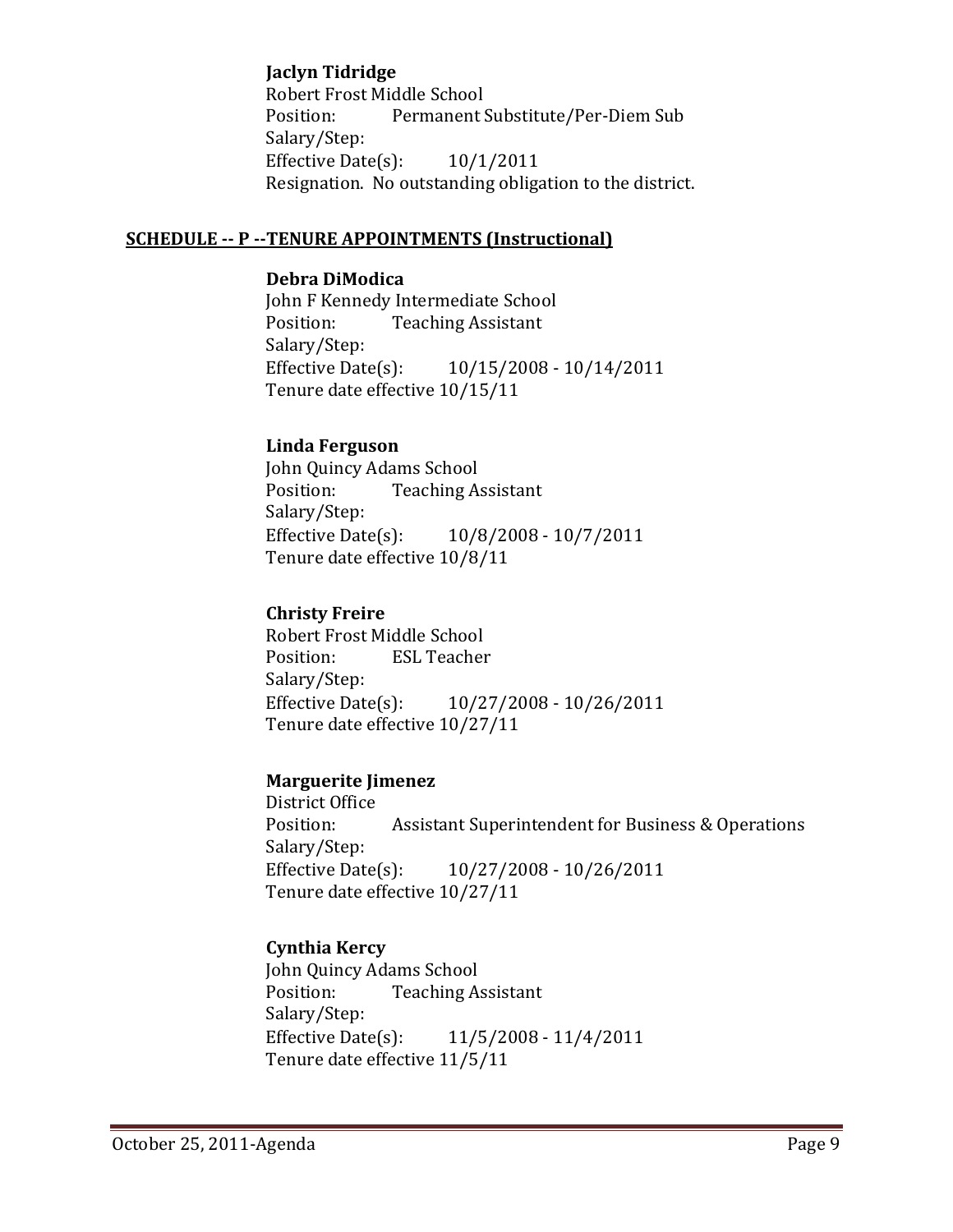### **SCHEDULE ‐‐ Q ‐‐LEAVES OF ABSENCE (Instructional)**

### **Keri Cook**

Robert Frost Middle School Position: LOTE Teacher Salary/Step: Effective Date(s):  $9/1/2011 - 11/20/2011$ CHANGE to all paid Maternity Sick Leave (FMLA)

### **Nicole DiLeone**

John F Kennedy Intermediate School Position: Elementary Teacher Salary/Step: Effective Date(s):  $10/5/2011 - 11/2/2011$ Extension of unpaid FMLA

### **Lori Farrell**

May Moore School Position: Elementary Teacher Salary/Step: Effective Date(s):  $9/1/2011 - 10/14/2011$ CHANGE of dates for Maternity Sick Leave (FMLA) paid

### **Jill Florence**

Deer Park High School Position: Science Teacher Salary/Step: Effective Date(s):  $10/3/2011 - 2/8/2012$ CHANGE of dates to:  $10/3/11 - 12/8/11$  paid Maternity Sick leave  $(FMLA)$  12/9/11-2/8/12 Remainder of FMLA unpaid

### **Kristen M. Lombardo**

John F Kennedy Intermediate School Position: Elementary Teacher Salary/Step: Effective Date(s):  $10/3/2011 - 1/27/2012$ CHANGE of dates to:  $10/3/11-12/1/11$  paid Maternity Sick Leave (FMLA)  $12/2/11-1/27/12$  Unpaid Remainder of FMLA

### **Christine MacQuarrie**

John F Kennedy Intermediate School Position: Elementary Teacher Salary/Step: Effective Date(s):  $9/1/2011 - 11/4/2011$ CHANGE of dates to:  $9/1/11$ -10/26/11 Maternity Sick Leave (FMLA) paid  $10/27/11-11/4/11$  unpaid Remainder of FMLA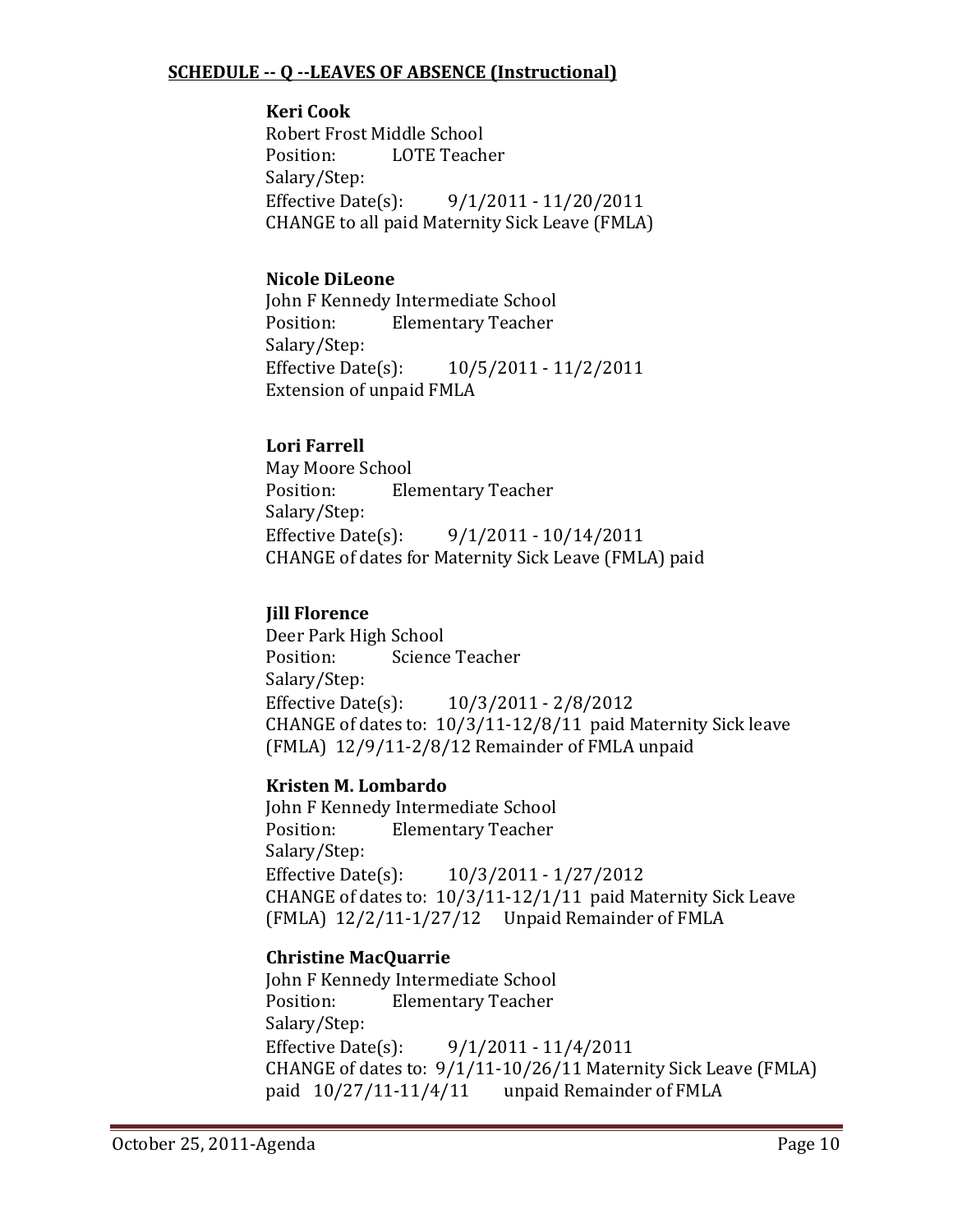### **SCHEDULE ‐‐ TA ‐‐PROBATIONARY TEACHING ASSISTANT (Instructional)**

### **Laurie Johnson**

John F Kennedy Intermediate School Position: Teaching Assistant Salary/Step: Effective Date(s):  $9/1/2011 - 8/31/2013$ Change in tenure date. Tenured previously in W. Islip.

### **SCHEDULE ‐‐ TTPA ‐‐TEMPORARY ASSIGNMENT (Instructional)**

### **Scott Abrams**

Deer Park High School Position: Co-Curricular Musical Conductor Salary/Step: \$3,418.70 5.66Units/Step5+ Effective Date(s):  $9/1/2011 - 6/30/2012$ 

### **Cindy Adrianssens**

Robert Frost Middle School Position: Co-Curricular Fashion Club Salary/Step:  $$1,812.03$  3Units/Step5+ Effective Date(s):  $9/1/2011 - 6/30/2012$ 

### **Rosanne Alfieri**

John F Kennedy Intermediate School Position: Co-Curricular Math Club Salary/Step: \$1,397.25 3Units/Step3 Effective Date(s):  $9/1/2011 - 6/30/2012$ 

### **Jacqueline Amato**

John F Kennedy Intermediate School Position: Co-Curricular Lets Make a Difference Salary/Step: \$465.75 1Unit/Step4 Effective Date(s):  $9/1/2011 - 6/30/2012$ 

### **Francis Amendola**

Deer Park High School Position: Co-Curricular Environmental Club Salary/Step: \$1,812.03 3Units/Step5+ Effective Date(s):  $9/1/2011 - 6/30/2012$ 

### **Donna Arena**

John F Kennedy Intermediate School Position: Co-Curricular Variety/Talent Show Salary/Step: \$465.75 1Unit/Step4 Effective Date(s):  $9/1/2011 - 6/30/2012$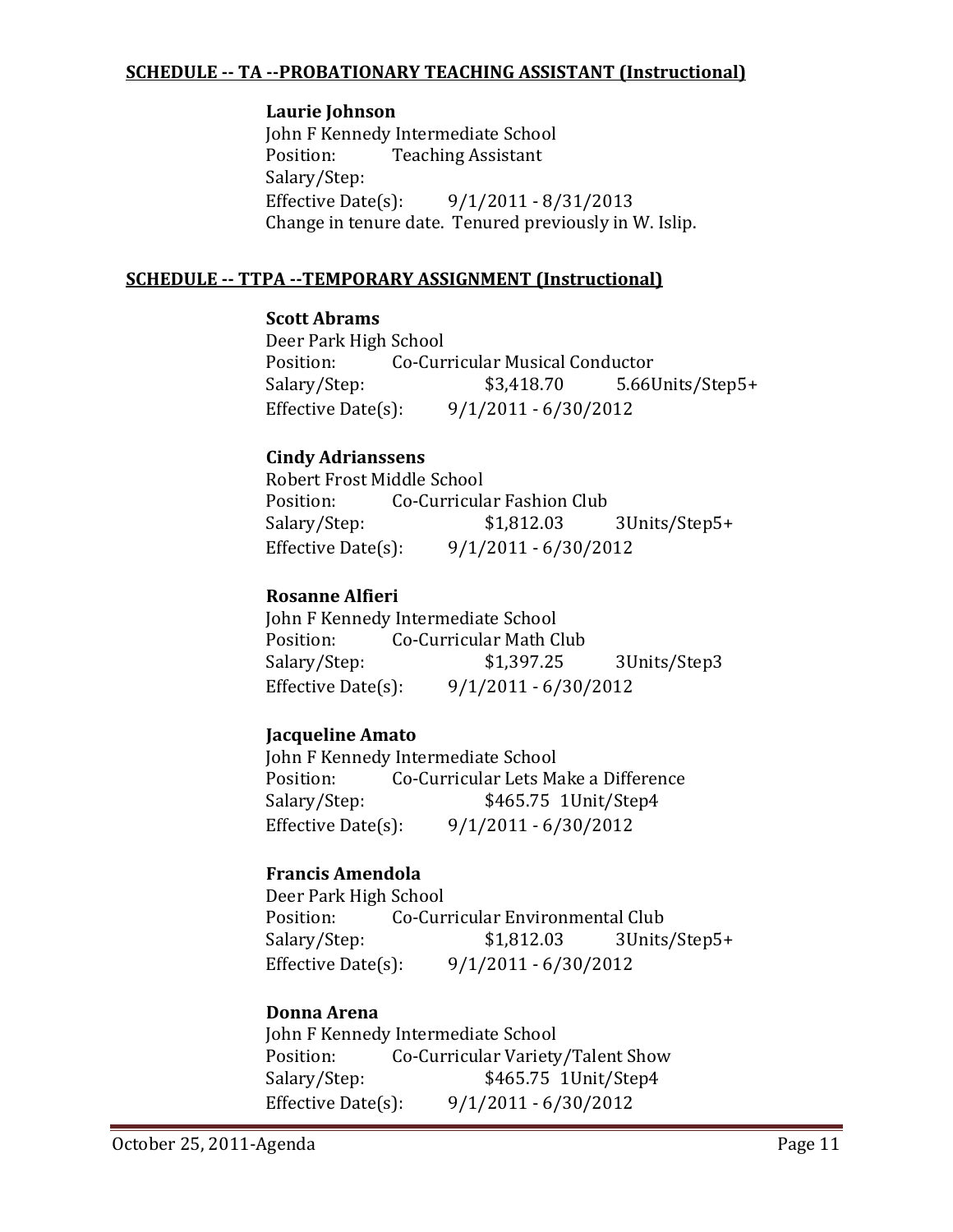### **Ryan Argenziano**

John F Kennedy Intermediate School Position: Co-Curricular Intramurals - Boys Salary/Step:  $$1,812.03$  3Units/Step5+ Effective Date(s):  $9/1/2011 - 6/30/2012$ 

### **Kathryn Attard**

John F Kennedy Intermediate School Position: Co-Curricular Chamber Orchestra 1/2 year Salary/Step:  $$2,416.04$  4Units/Step5+ Effective Date(s):  $9/1/2011 - 6/30/2012$ 

### **Kathryn Attard**

John F Kennedy Intermediate School Position: Co-Curricular Orchestra Salary/Step:  $$4,832.08$  8Units/Step5+ Effective Date(s):  $9/1/2011 - 6/30/2012$ 

### **Kathryn Attard**

Deer Park High School Position: Co-Curricular Chamber Ensemble (Orchestra) Salary/Step: \$3,020.05 5Units/Step5+ Effective Date(s):  $9/1/2011 - 6/30/2012$ 

### **Michael Barrigas**

Deer Park High School Position: Co-Curricular Class Advisor (Senior) Salary/Step:  $$2,794.50$  6Units/Step4 Effective Date(s):  $9/1/2011 - 6/30/2012$ 

### **Teresa Bertsch**

Robert Frost Middle School Position: Co-Curricular Yearbook Salary/Step: \$1,812.03 3Units/Step5+ Effective Date(s):  $9/1/2011 - 6/30/2012$ 

### **Daniel Bilello**

Robert Frost Middle School Position: Wrestling Head Coach (7/8 Grade) Salary/Step:  $$3260.25$  7 Units/Step 3 Effective Date(s):  $1/23/2012 - 3/15/2012$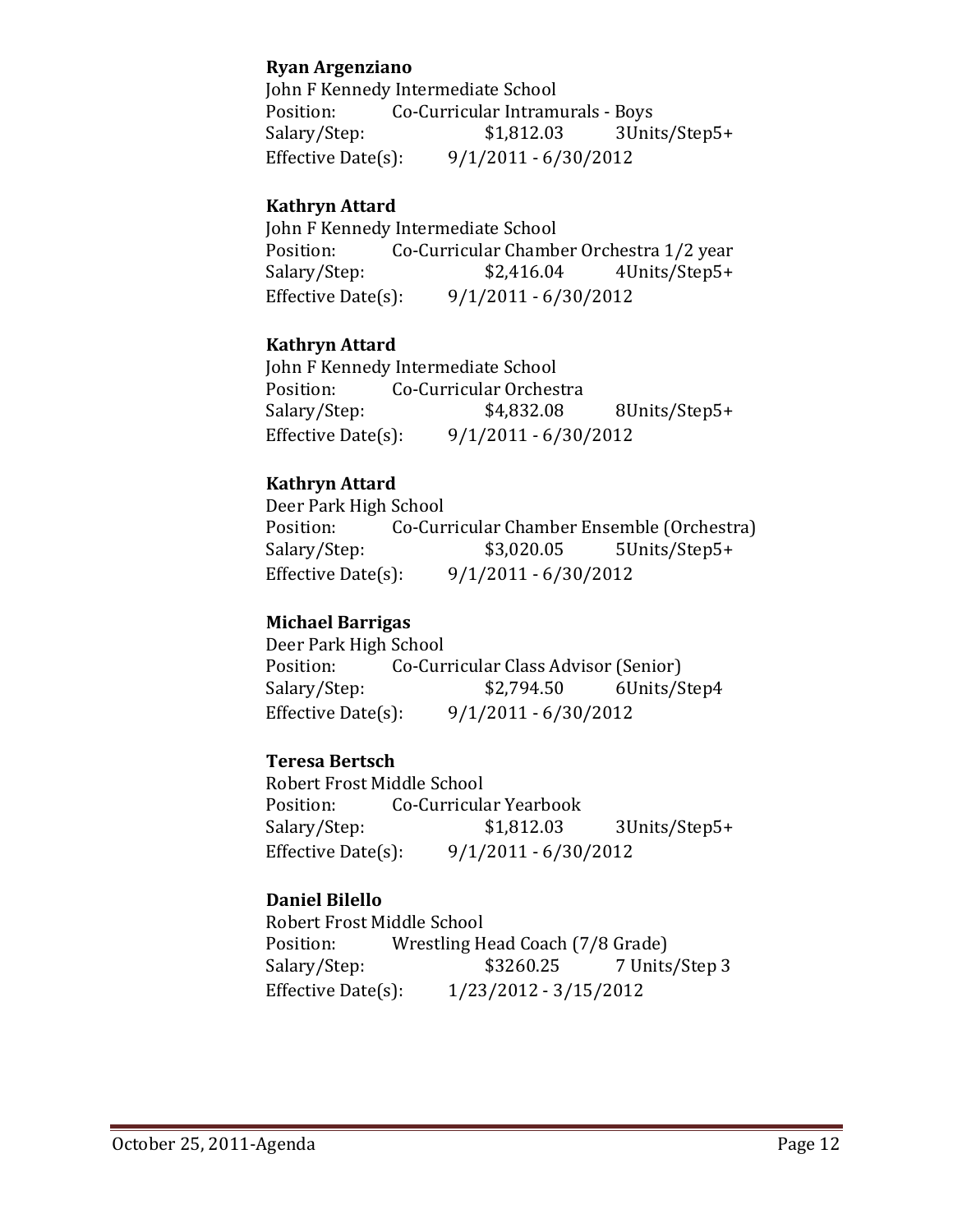### **Denise Black**

Robert Frost Middle School Position: Co-Curricular Homework Club Salary/Step: \$3,020.05 5Units/Step5 Effective Date(s):  $9/1/2011 - 6/30/2012$ 

### **Gwen Bonn**

Deer Park High School Position: Boys Swim Varsity Asst Coach Salary/Step:  $$4832.08$  8 Units/Step 5+ Effective Date(s):  $11/16/2011 - 3/1/2012$ 

### **Alison Branca**

Deer Park High School Position: Co-Curricular Class Advisor (Senior) Salary/Step: \$2,794.50 6 Units/Step2 Effective Date(s):  $9/1/2011 - 6/30/2012$ 

### **Thomas Brouillard**

Deer Park High School Position: Boys Winter Track Varsity Asst Coach Salary/Step:  $$3726.00$  8 Units/Step 2 Effective Date(s):  $11/16/2011 - 3/1/2012$ 

### **Charles Burg**

Deer Park High School Position: Co-Curricular Play Sets Fall Salary/Step: \$3,418.70 5.66Units/Step5+ Effective Date(s):  $9/1/2011 - 6/30/2012$ 

### **Chuck Burg**

Deer Park High School Position: Co-Curricular Robotics Advisor Salary/Step:  $$3,020.05$  5Units/Step5+ Effective Date(s):  $9/1/2011 - 6/30/2012$ 

### **Jerry Cannarozzo**

Deer Park High School Position: Co-Curricular Marching B and Director Salary/Step: \$6,342.10 10.5Units/Step5+ Effective Date(s):  $9/1/2011 - 6/30/2012$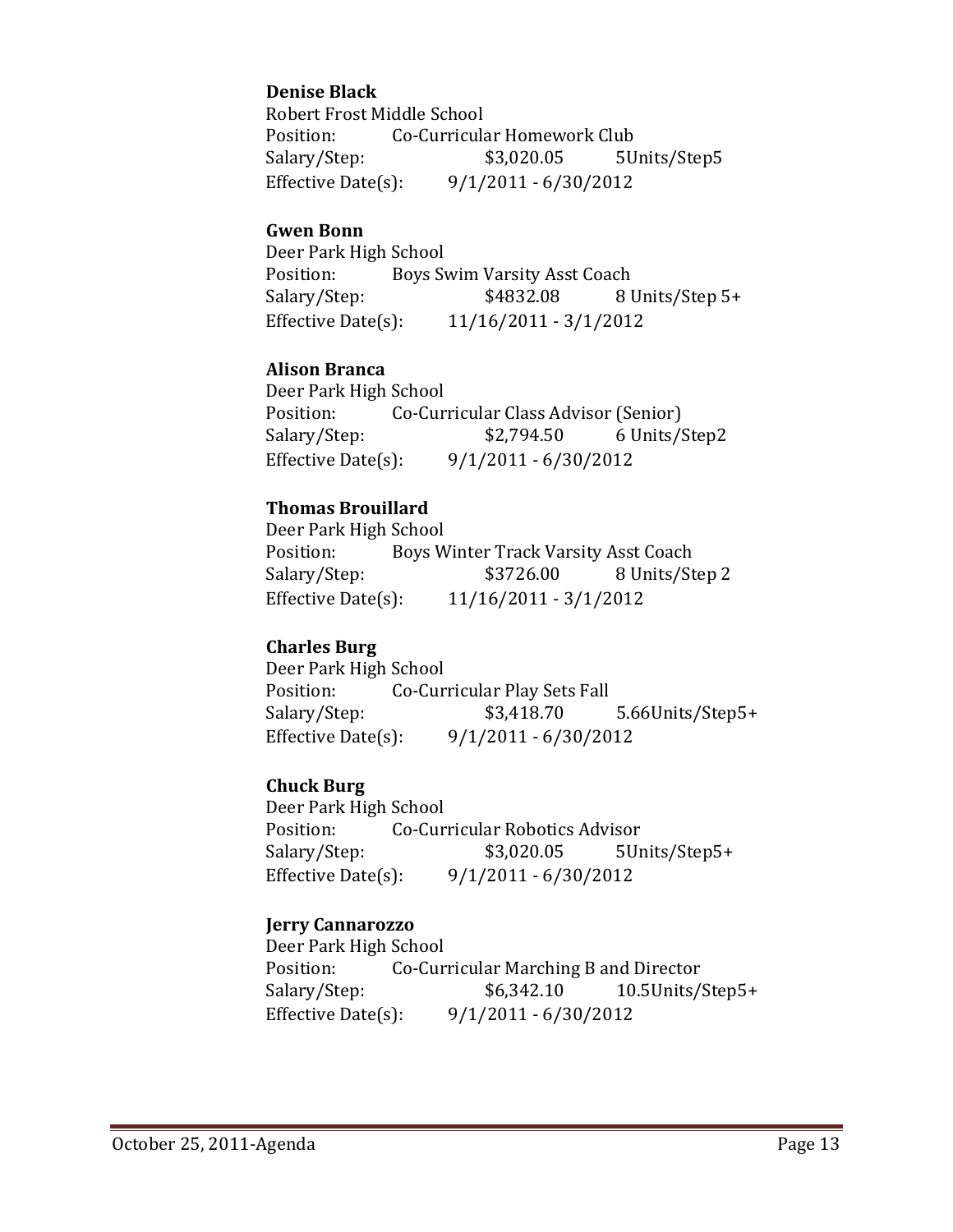### **Jerry Cannarozzo**

Deer Park High School Position: Co-Curricular Jazz Ensemble (Band) Salary/Step:  $$4,228.07$  7Units/Step5+ Effective Date(s):  $9/1/2011 - 6/30/2012$ 

### **Joyce Carmen**

John F Kennedy Intermediate School Position: Co-Curricular Lets Make a Difference Salary/Step: \$465.75 1Unit/Step4 Effective Date(s):  $9/1/2011 - 6/30/2012$ 

### **Scott Carney**

Deer Park High School Position: Co-Curricular Literary Magazine Salary/Step: \$1,812.03 3Units/Step5+ Effective Date(s):  $9/1/2011 - 6/30/2012$ 

### **Joanne Chludzinski**

Robert Frost Middle School Position: Co-Curricular Newspaper Club Salary/Step:  $$4,228.07$  7Units/Step5+ Effective Date(s):  $9/1/2011 - 6/30/2012$ 

### **Kevin Cogan**

Robert Frost Middle School Position: Boys Basketball Head Coach (8th Grade) Salary/Step:  $$4228.07$  7 Units/Step 5+ Effective Date(s):  $11/14/2011 - 1/21/2012$ 

### **Kevin Cogan**

Robert Frost Middle School Position: Girls Basketball Head Coach (7/8 Grade) Salary/Step: \$4228.07 7 Units/Step 5+ Effective Date(s):  $1/23/2012 - 3/24/2012$ 

### **Peter Colletti**

Robert Frost Middle School Position: Girls Volleyball Head Coach (7th Grade) Salary/Step: \$4228.07 7 Units/Step 5+ Effective Date(s):  $11/14/2011 - 3/1/2012$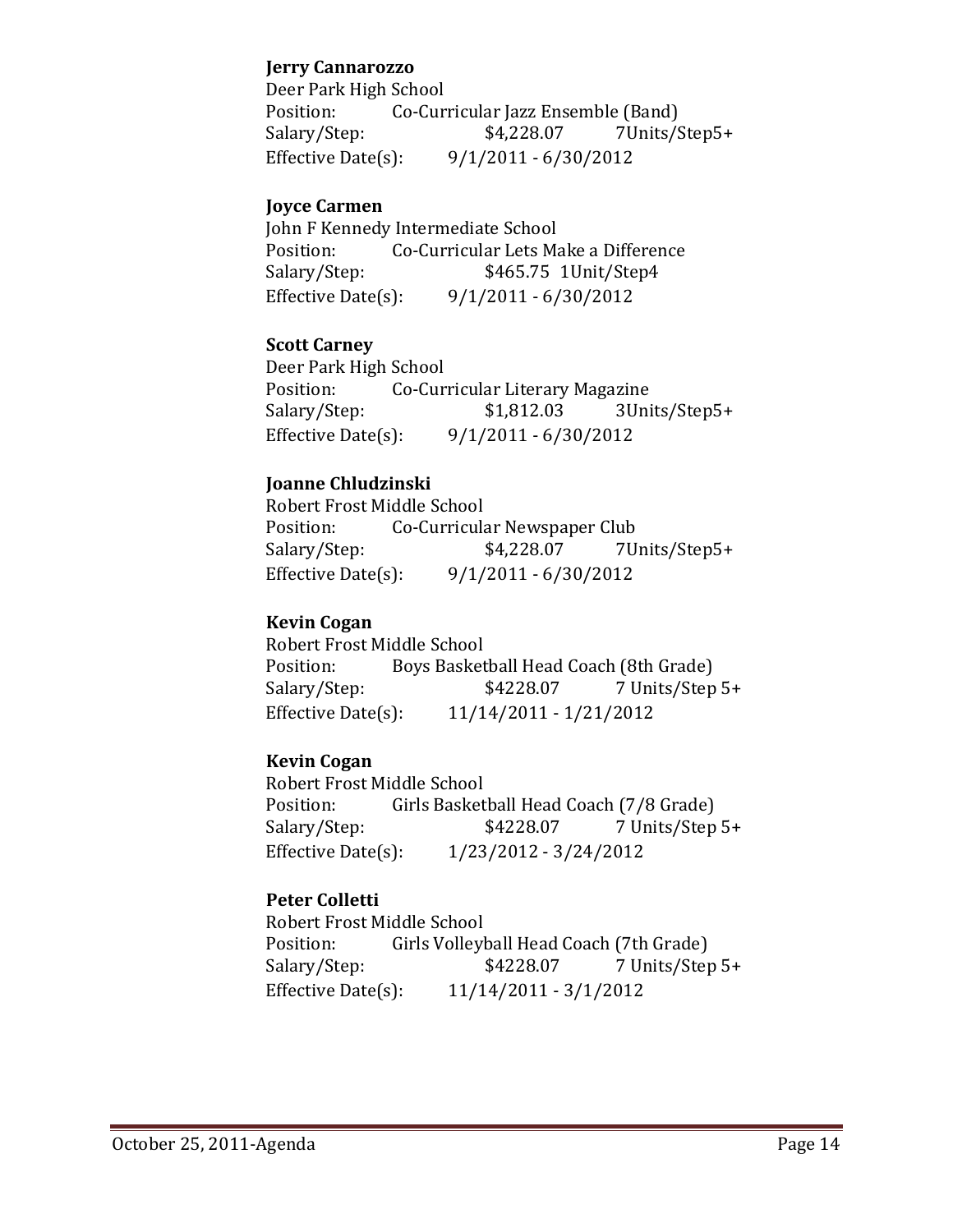### **Eileen Cullin**ane

Deer Park High School Position: Co-Curricular Play Sets - Winter Salary/Step:  $$3,020.05$  5Units/Step5+ Effective Date(s):  $9/1/2011 - 6/30/2012$ 

### **Eileen Cullinane**

Deer Park High School Position: Co-Curricular Musical Staging Sets Salary/Step: \$3,418.70 5.66Units/Step5+ Effective Date(s):  $9/1/2011 - 6/30/2012$ 

### **Sheryl Deacon**

Deer Park High School Position: Co-Curricular Health Ed Action Team (HEAT) Salary/Step: \$1,208.02 2Units/Step5+ Effective Date(s):  $9/1/2011 - 6/30/2012$ 

### **Lia Demyen**

Deer Park High School Position: Cheerleading Varsity Head Coach Salary/Step: \$5436.09 9 Units/Step 5+ Effective Date(s):  $11/16/2011 - 3/1/2012$ 

### **David DePrima**

Deer Park High School Position: Co-Curricular Class Advisor (Sophmore) Salary/Step: \$1,397.25 3Units/Step2 Effective Date(s):  $9/1/2011 - 6/30/2012$ 

### **Carla DeVito**

Robert Frost Middle School Position: Co-Curricular Kickline Salary/Step: \$3,020.05 5Units/Step5+ Effective Date(s):  $9/1/2011 - 6/30/2012$ 

### **Michelle DiFazio**

May Moore School Position: Co-Curricular Newspaper Club Salary/Step: \$1,812.03 3Units/Step5+ Effective Date(s):  $9/1/2011 - 6/30/2012$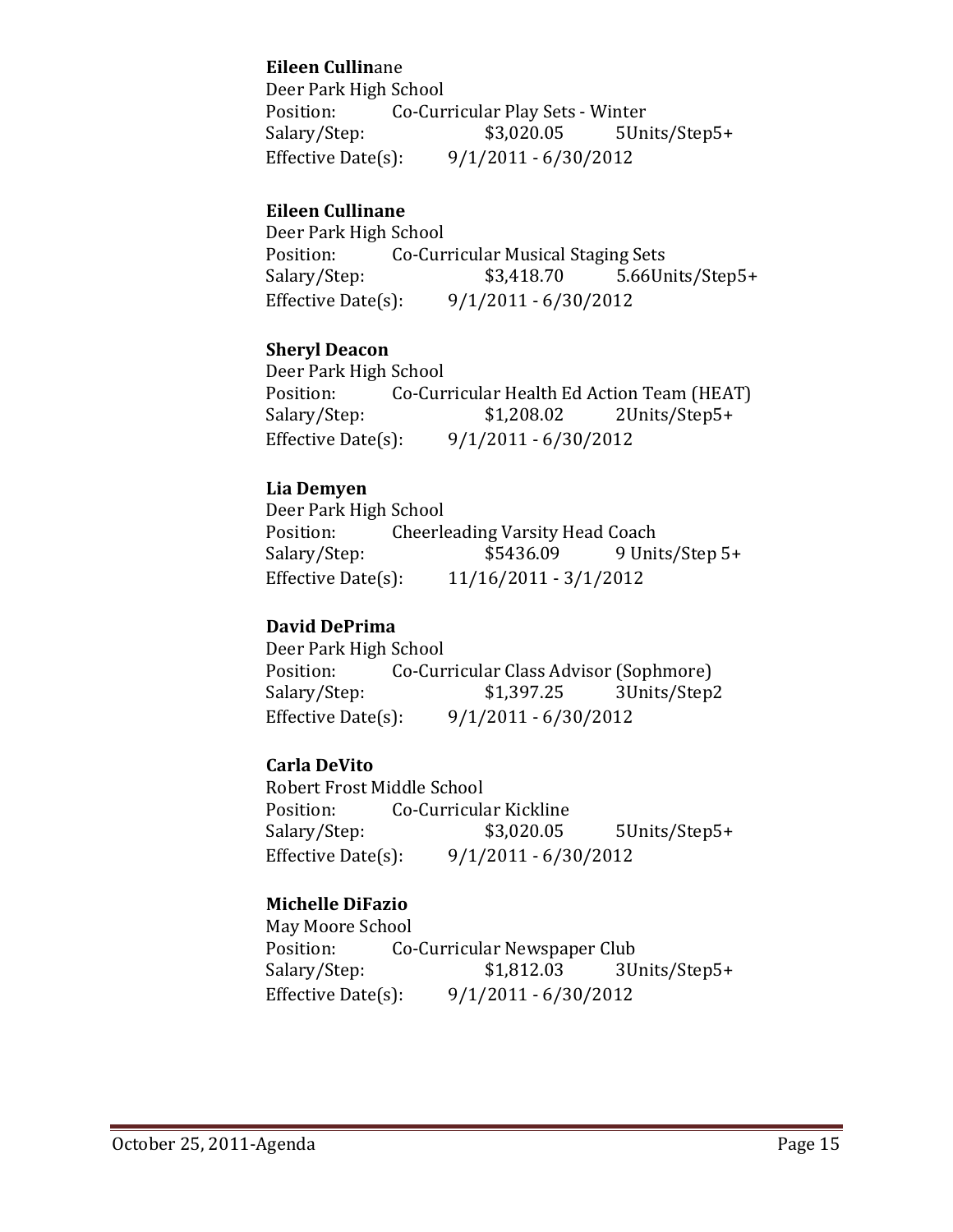### **Josephine DiMaio**

Deer Park High School Position: Co-Curricular International Culture Club Salary/Step:  $$604.0$ l 1Unit/Step5+ Effective Date(s):  $9/1/2011 - 6/30/2012$ 

### **Carole DiPietrantonio**

Robert Frost Middle School Position: Co-Curricular Student Council Coordinator Salary/Step:  $$4,832.08$  8Units/Step5+ Effective Date(s):  $9/1/2011 - 6/30/2012$ 

#### **Gary Duprez**

Robert Frost Middle School Position: Co-Curricular Technology Club Salary/Step: \$3,020.05 5Units/Step5+ Effective Date(s):  $9/1/2011 - 6/30/2012$ 

### **Richard Englehardt**

Deer Park High School Position: Wrestling Varsity Asst Coach Salary/Step:  $$3726.00$  8 Units/Step 3 Effective Date(s):  $11/16/2011 - 3/1/2012$ 

### **Jessica Fitzpatrick**

Deer Park High School Position: Co-Curricular Class Advisor (Junior) Salary/Step: \$2,095.87 4.5Units/Step3 Effective Date(s):  $9/1/2011 - 6/30/2012$ 

### **Alexis Franzese**

John F Kennedy Intermediate School Position: Co-Curricular Student Council Salary/Step: \$698.62 1.5Unit/Step3 Effective Date(s):  $9/1/2011 - 6/30/2012$ 

#### **Lauren Funaro**

Deer Park High School Position: Cheerleading JV Head Coach Salary/Step:  $$2794.50$  6 Units/Step 1 Effective Date(s):  $11/16/2011 - 3/1/2012$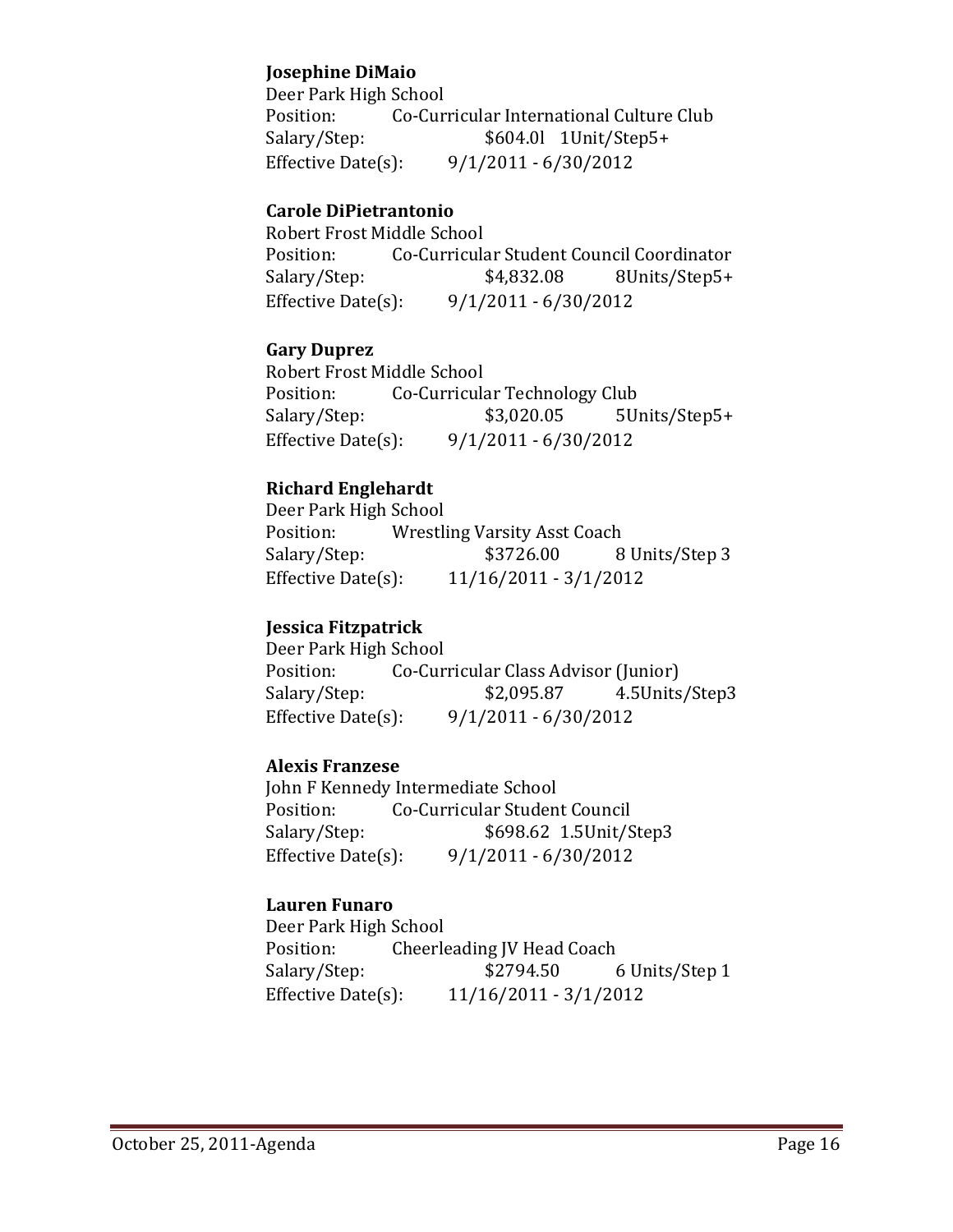### **Michael Genn**aro

John F Kennedy Intermediate School Position: Co-Curricular Play Days for the Disabled Salary/Step:  $$4,228.07$  7Units/Step5+ Effective Date(s):  $9/1/2011 - 6/30/2012$ 

### **Michael Gennaro**

Deer Park High School Position: Girls Basketball Varsity Head Coach Salary/Step:  $$6946.12$  11.5 Units/Step 5+ Effective Date(s):  $11/16/2011 - 3/1/2012$ 

### **Maria Giglio**

Robert Frost Middle School Position: Co-Curricular Art Innovators Salary/Step: \$1,812.03 3Units/Step5+ Effective Date(s):  $9/1/2011 - 6/30/2012$ 

### **Maria Giglio**

Robert Frost Middle School Position: Co-Curricular Drama Club Stage Director Salary/Step: \$1,812.03 3Units/Step5+ Effective Date(s):  $9/1/2011 - 6/30/2012$ 

### **Justin Gutman**

Deer Park High School Position: Boys Basketball Varsity Asst Coach Salary/Step:  $$4832.08$  8 Units/Step 5+ Effective Date(s):  $11/16/2011 - 3/1/2012$ 

### **Douglas Hecker**

Robert Frost Middle School Position: Co-Curricular Golf Club Salary/Step: \$1,812.03 3Units/Step5+ Effective Date(s):  $9/1/2011 - 6/30/2012$ 

### **James Henry**

Deer Park High School Position: Co-Curricular Class Advisor (Freshman) Salary/Step:  $$2,416.04$  4Units/Step5+ Effective Date(s):  $9/1/2011 - 6/30/2012$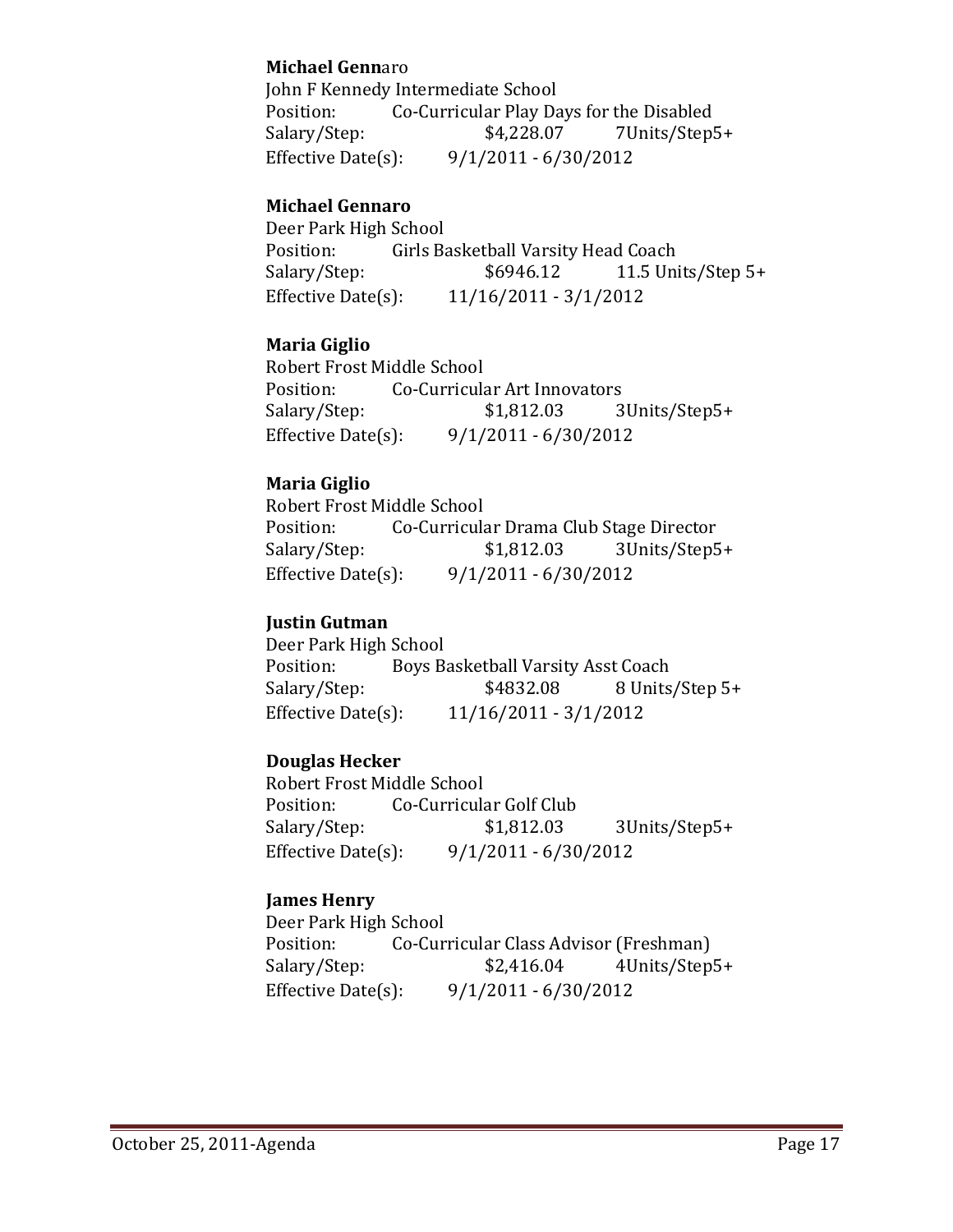### **James Henry**

Deer Park High School Position: Co-Curricular Yearbook Salary/Step:  $$5,436.09$  9Units/Step5+ Effective Date(s):  $9/1/2011 - 6/30/2012$ 

### **James Henry**

Deer Park High School Position: Co-Curricular Musical Stage Director Salary/Step:  $$4,832.08$  8Units/Step5+ Effective Date(s):  $9/1/2011 - 6/30/2012$ 

### **James Henry**

Deer Park High School Position: Co-Curricular National Honor Society Salary/Step:  $$2,416.04$  4Units/Step5+ Effective Date(s):  $9/1/2011 - 6/30/2012$ 

### **Daniel Higgins**

Robert Frost Middle School Position: Girls Volleyball Head Coach (8th Grade) Salary/Step:  $$4228.07$  7 Units/Step 5+ Effective Date(s):  $11/14/2011 - 3/1/2012$ 

### **Cindy Jewell**

Robert Frost Middle School Position: Math Team Coordinator Salary/Step:  $$2,328.75$  Step 1 Effective Date(s):  $9/1/2011 - 6/30/2012$ 

### **Cindy Jewell**

Robert Frost Middle School Position: Co-Curricular Student Activity Treasurer Salary/Step: \$1,397.25 3Units/Step1 Effective Date(s):  $9/1/2011 - 6/30/2012$ 

### **Jessica Kalisiewicz**

John F Kennedy Intermediate School Position: Co-Curricular Literary Magazine Salary/Step: \$1,208.02 2Units/Step5 Effective Date(s):  $9/1/2011 - 6/30/2012$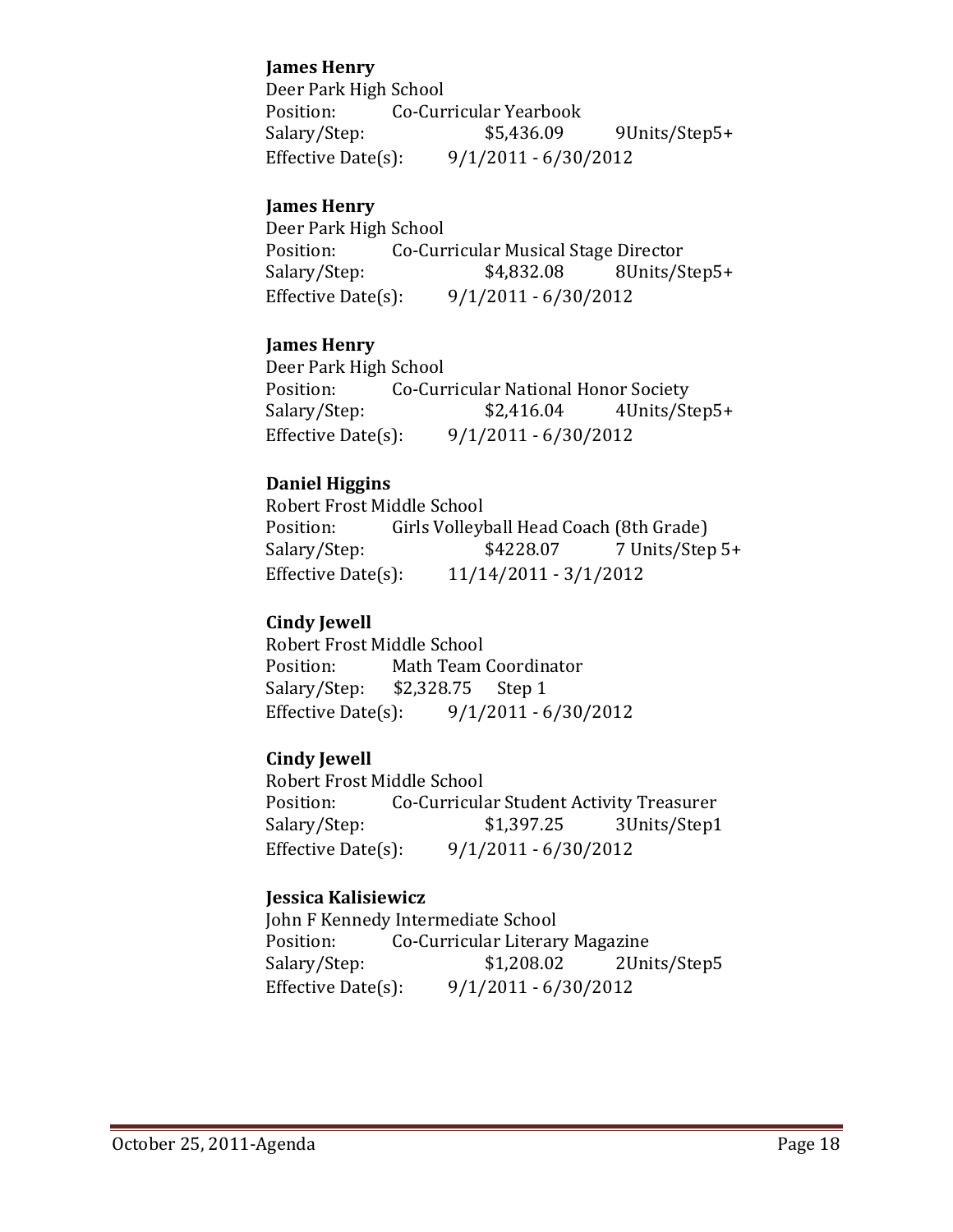### **Caryn Kaplan**

John Quincy Adams School Position: Co-Curricular Fitness Club Salary/Step:  $$906.01 1.5Unit/Step5+$ Effective Date(s):  $9/1/2011 - 6/30/2012$ 

### **Andrea Karousis**

Robert Frost Middle School Position: Co-Curricular Math Coach Salary/Step: \$3,020.05 5Units/Step5+ Effective Date(s):  $9/1/2011 - 6/30/2012$ 

### **Chris Kauter**

Deer Park High School Position: Boys Winter Track Varsity Head Coach Salary/Step:  $$6342.10$  10.5 Units/Step 5+ Effective Date(s):  $11/16/2011 - 3/1/2012$ 

### **Heather Kelly**

Deer Park High School Position: Co-Curricular International Culture Club Salary/Step: \$465.75 1Unit/Step3 Effective Date(s):  $9/1/2011 - 6/30/2012$ 

### **Amina Kennedy**

Robert Frost Middle School Position: Co-Curricular Step Squad Salary/Step: \$1,812.03 3Units/Step5+ Effective Date(s):  $9/1/2011 - 6/30/2012$ 

### **Amina Kennedy**

Robert Frost Middle School Position: Cheerleading (7/8 Grade) Salary/Step: \$3020.05 5 Units/Step 5+ Effective Date(s):  $11/14/2011 - 3/1/2012$ 

### **David Knuffke**

Deer Park High School Position: Co-Curricular Robotics Team Co-Advisor Salary/Step: \$1,812.03 3 Units/Step 5+ Effective Date(s):  $9/1/2011 - 6/30/2012$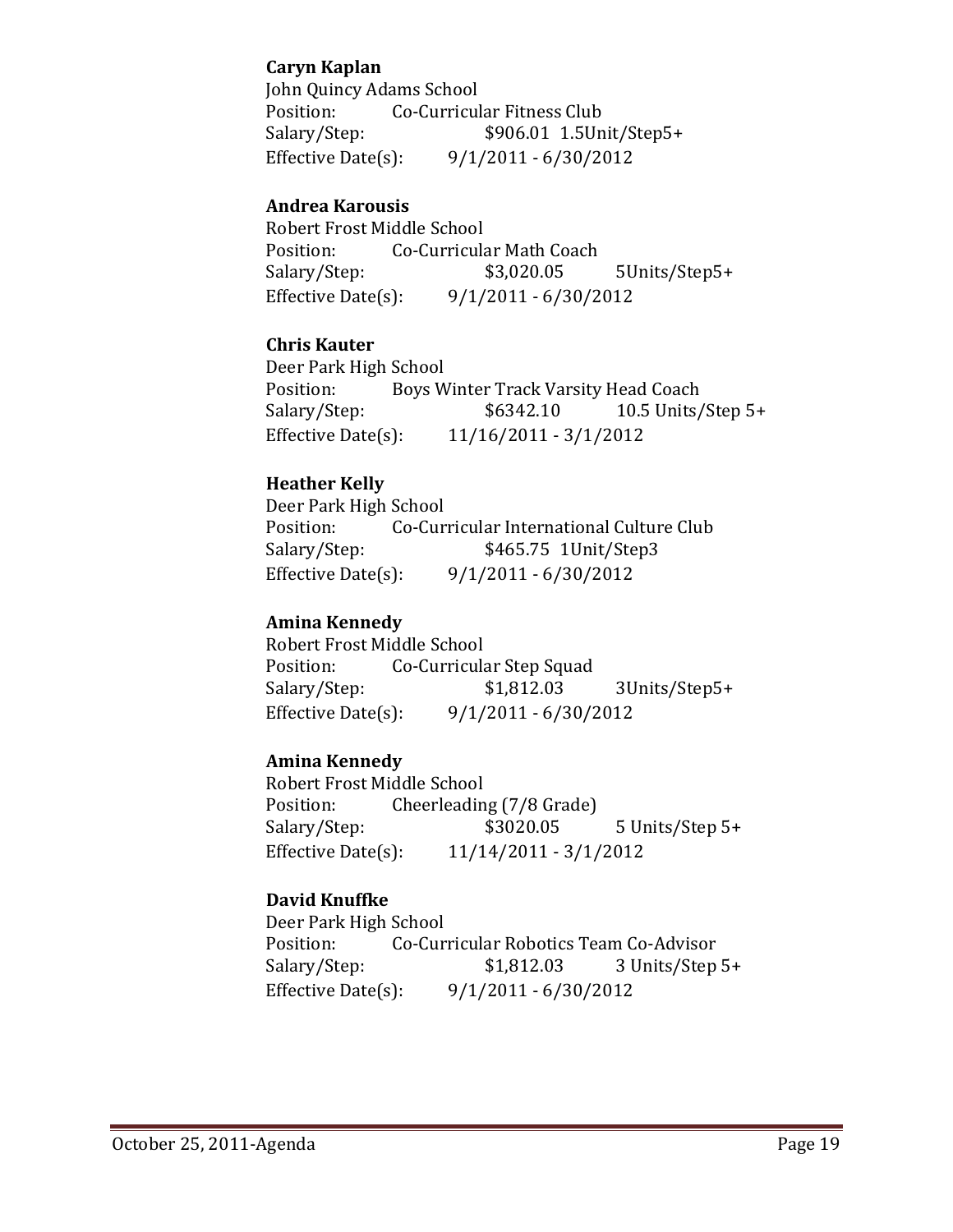### **Youngsun Koh‐Lee**

Robert Frost Middle School Position: Co-Curricular Chamber ensemble (Chorus) Salary/Step:  $$1,812.03$  3Units/Step5+ Effective Date(s):  $9/1/2011 - 6/30/2012$ 

### **Brian Kruger**

Deer Park High School Position: Co-Curricular Intermurals Boys Salary/Step: \$1,812.03 3Units/Step5+ Effective Date(s):  $9/1/2011 - 6/30/2012$ 

### **Brian Kruger**

Deer Park High School Position: Co-Curricular Student Activities Director Salary/Step:  $$6,946.12$  11.5Units/Step5+ Effective Date(s):  $9/1/2011 - 6/30/2012$ 

### **Ron Langella**

Deer Park High School Position: Boys Basketball JV Head Coach Salary/Step:  $$4832.08$  8 Units/Step 5+ Effective Date(s):  $11/16/2011 - 3/1/2012$ 

### **Keri LaSalla**

John F Kennedy Intermediate School Position: Co-Curricular Intramurals - Girls Salary/Step: \$1,812.03 3Units/Step5+ Effective Date(s):  $9/1/2011 - 6/30/2012$ 

### **Michael Livorno**

Robert Frost Middle School Position: Co-Curricular Jazz Ensemble Band Salary/Step: \$1,812.03 3Units/Step5+ Effective Date(s):  $9/1/2011 - 6/30/2012$ 

### **Kristen Lombardo**

Deer Park High School Position: Co-Curricular Musical Stage Director Asst. Salary/Step: \$3,020.05 5Units/Step5+ Effective Date(s):  $9/1/2011 - 6/30/2012$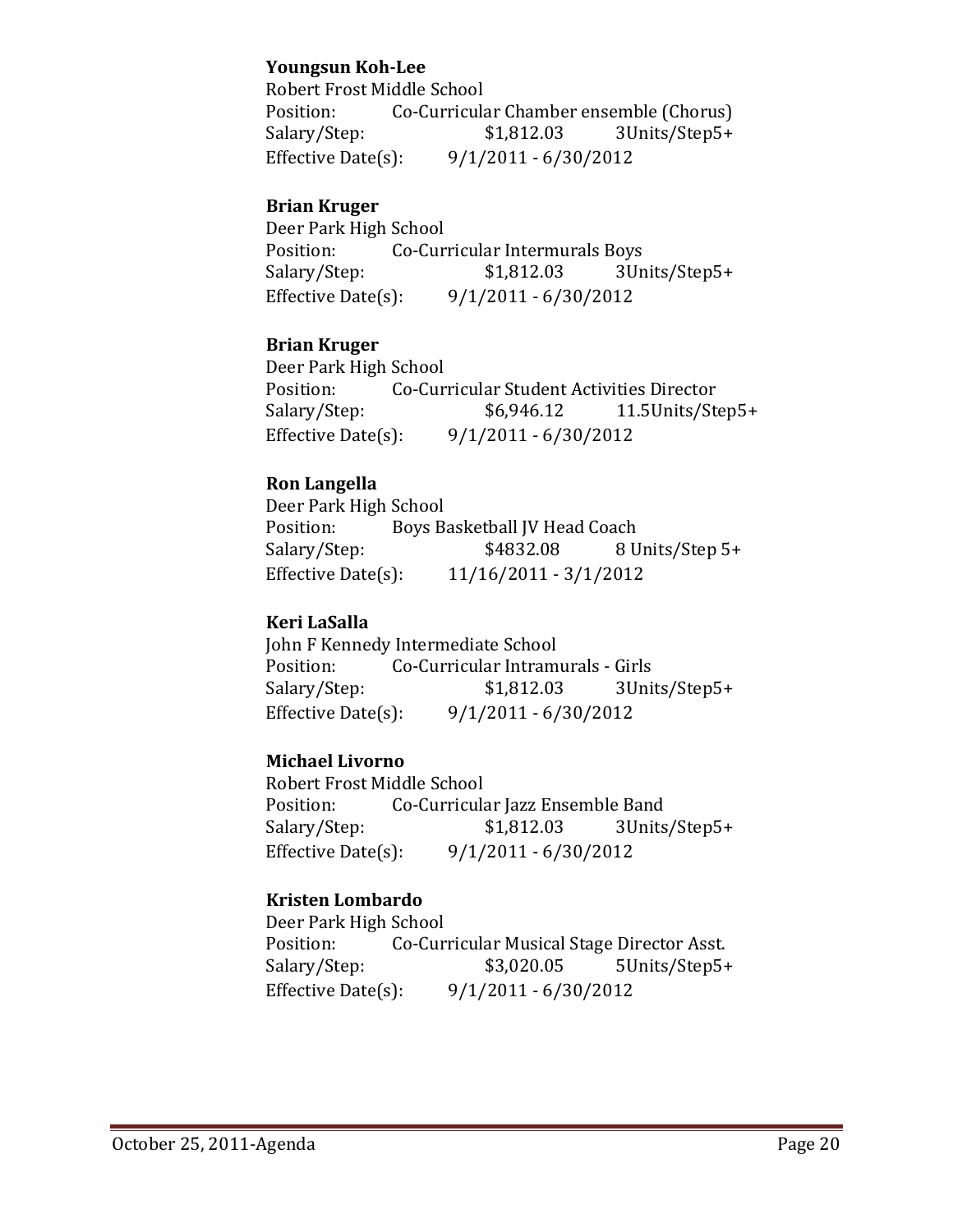### **Kristen Lombardo**

Deer Park High School Position: Co-Curricular Chamber Ensemble (Chorus) Salary/Step: \$2,718.04 4.5Units/Step5+ Effective Date(s):  $9/1/2011 - 6/30/2012$ 

### **Kristen M. Lombardo**

John F Kennedy Intermediate School Position: Co-Curricular Student Council Salary/Step: \$698.62 1.5Unit/Step3 Effective Date(s):  $9/1/2011 - 6/30/2012$ 

#### **Catherine Lubrano**

John F Kennedy Intermediate School Position: Co-Curricular Chorus 3rd grade Salary/Step:  $$4,832.08$  8Units/Step5+ Effective Date(s):  $9/1/2011 - 6/30/2012$ 

### **Catherine Lubrano**

May Moore School Position: Co-Curricular Music Club Salary/Step:  $$1,812.03$  3Units/Step5+ Effective Date(s):  $9/1/2011 - 6/30/2012$ 

### **Catherine Lubrano**

John F Kennedy Intermediate School Position: Co-Curricular Chorus 4th & 5th grade Salary/Step:  $$4,832.08$  8Units/Step5+ Effective Date(s):  $9/1/2011 - 6/30/2012$ 

### **Craig Mangio**

Deer Park High School Position: Boys SwimVarsity Head Coach Salary/Step:  $$6644.11$  11 Units/Step 5+ Effective Date(s):  $11/16/2011 - 3/1/2012$ 

### **Seth Margolin**

Robert Frost Middle School Position: Co-Curricular National Jr. Honor Society Salary/Step: \$1,812.03 3Units/Step5+ Effective Date(s):  $9/1/2011 - 6/30/2012$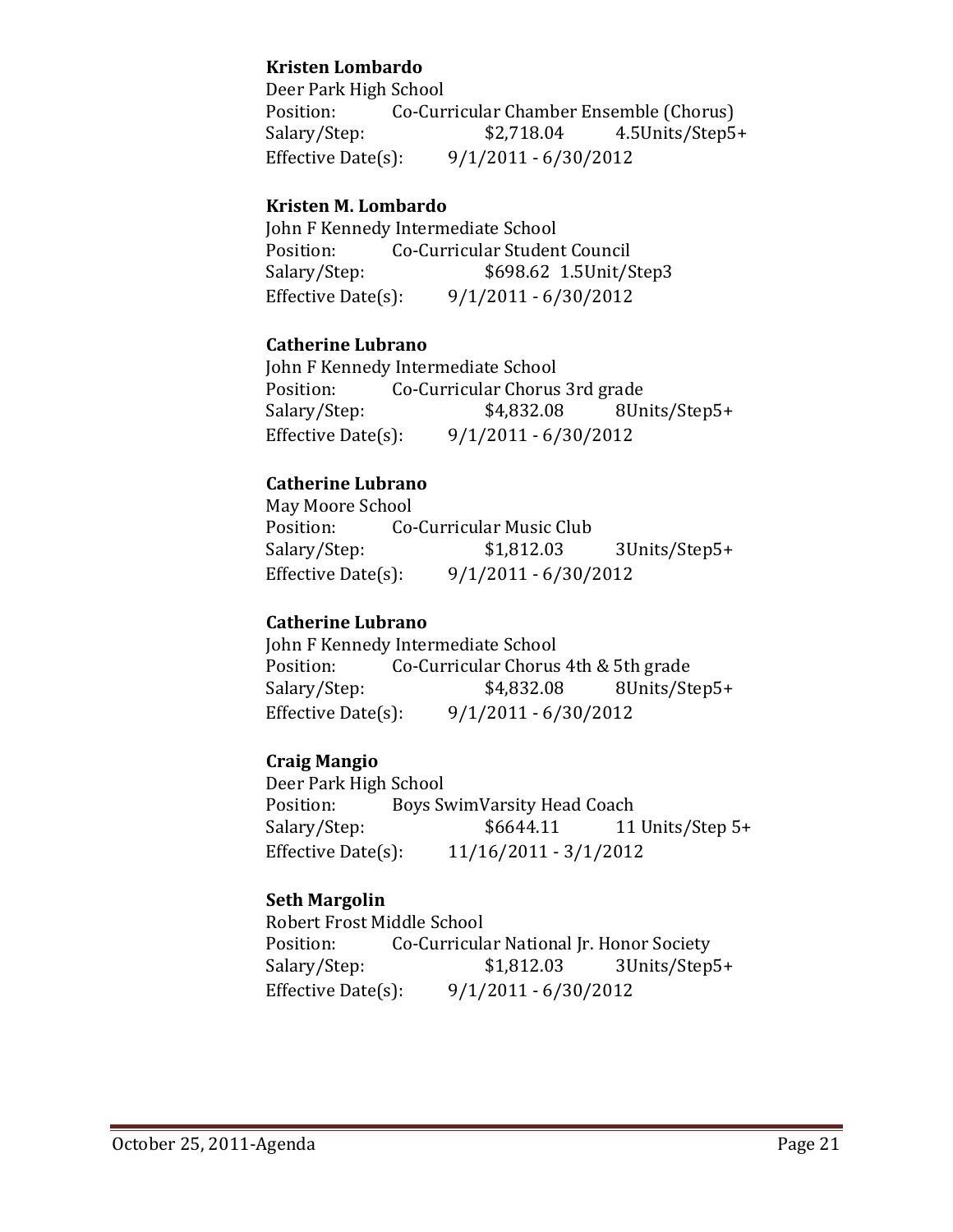### **Kevin Marner**

Robert Frost Middle School Position: Boys Basketball Head Coach (7th Grade) Salary/Step:  $$4228.07$  7 Units/Step 5+ Effective Date(s):  $11/14/2011 - 3/1/2012$ 

### **Nicole McAdam**

John F Kennedy Intermediate School Position: Co-Curricular Mucial Theater Club Salary/Step: \$931.50 2Units/Step4 Effective Date(s):  $9/1/2011 - 6/30/2012$ 

#### **John McCaffrey**

Deer Park High School Position: Boys Basketball Varsity Head Coach Salary/Step:  $$6946.12$  11.5 Units/Step 5+ Effective Date(s):  $11/16/2011 - 3/1/2012$ 

### **Kevin McCreesh**

Deer Park High School Position: Co-Curricular Math Team Salary/Step: \$3,020.05 5Units/Step5 Effective Date(s):  $9/1/2011 - 6/30/2012$ 

### **Michael McLaughlin**

Deer Park High School Position: Wrestling Varsity Head Coach Salary/Step:  $$7248.12$  12 Units/Step 5+ Effective Date(s):  $11/16/2011 - 3/1/2012$ 

### **Samantha Mcllwaine**

Deer Park High School Position: Co-Curricular Kickline Choreographer Salary/Step:  $$2,794.50$  6Units/Step2 Effective Date(s):  $9/1/2011 - 6/30/2012$  \*Independent Contractor 

### **Gregory Menig**

Deer Park High School Position: Co-Curricular Extra Curr. Acct. Treasurer Salary/Step:  $$4,832.08$  8Units/Step5+ Effective Date(s):  $9/1/2011 - 6/30/2012$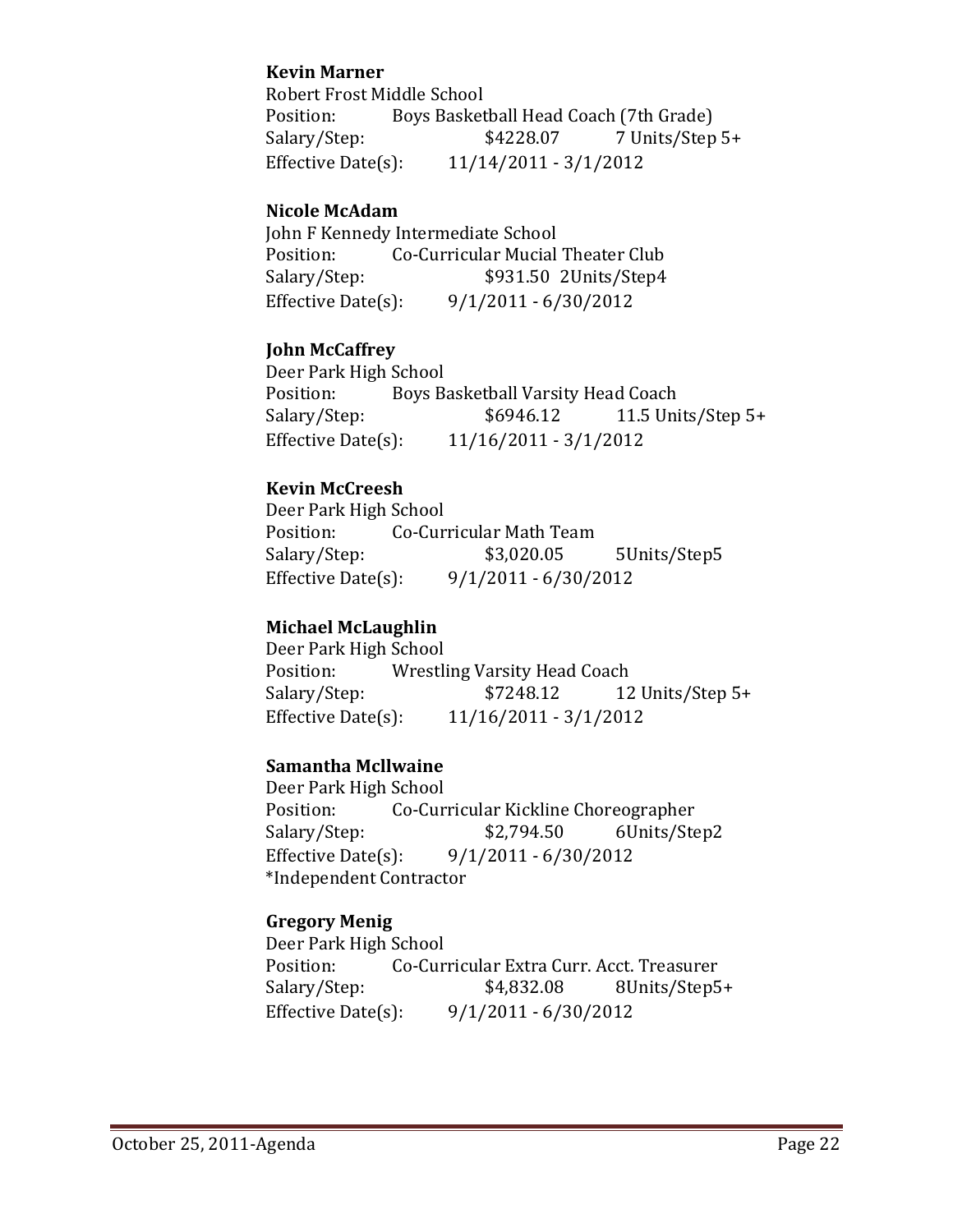### **Gregory Menig**

Deer Park High School Position: Co-Curricular DECA Salary/Step:  $$1,812.03$  3Units/Step5+ Effective Date(s):  $9/1/2011 - 6/30/2012$ 

### **Alex Mesimeris**

Deer Park High School Position: Co-Curricular Visual Club Advisor Salary/Step: \$1,812.03 3Units/Step5+ Effective Date(s):  $9/1/2011 - 6/30/2012$ 

### **Dean Militello**

Robert Frost Middle School Position: Co-Curricular Intramurals Boys Salary/Step: \$1,812.03 3Units/Step5+ Effective Date(s):  $9/1/2011 - 6/30/2012$ 

### **Krista Militello**

Deer Park High School Position: Co-Curricular Intermurals Girls Salary/Step:  $$1,812.03$  3Units/Step5+ Effective Date(s):  $9/1/2011 - 6/30/2012$ 

### **Kathy Miller**

Robert Frost Middle School Position: Co-Curricular 6-8 Student Council Advisor Salary/Step:  $$2,416.04$  4Units/Step5+ Effective Date(s):  $9/1/2011 - 6/30/2012$ 

### **Jennifer Moran**

Deer Park High School Position: Co-Curricular Class Advisor (Sophmore) Salary/Step: \$1,812.03 3Units/Step5+ Effective Date(s):  $9/1/2011 - 6/30/2012$ 

### **Michael Moriarity**

Robert Frost Middle School Position: Co-Curricular Drama Club Director Salary/Step:  $$2,416.04$  4Units/Step5+ Effective Date(s):  $9/1/2011 - 6/30/2012$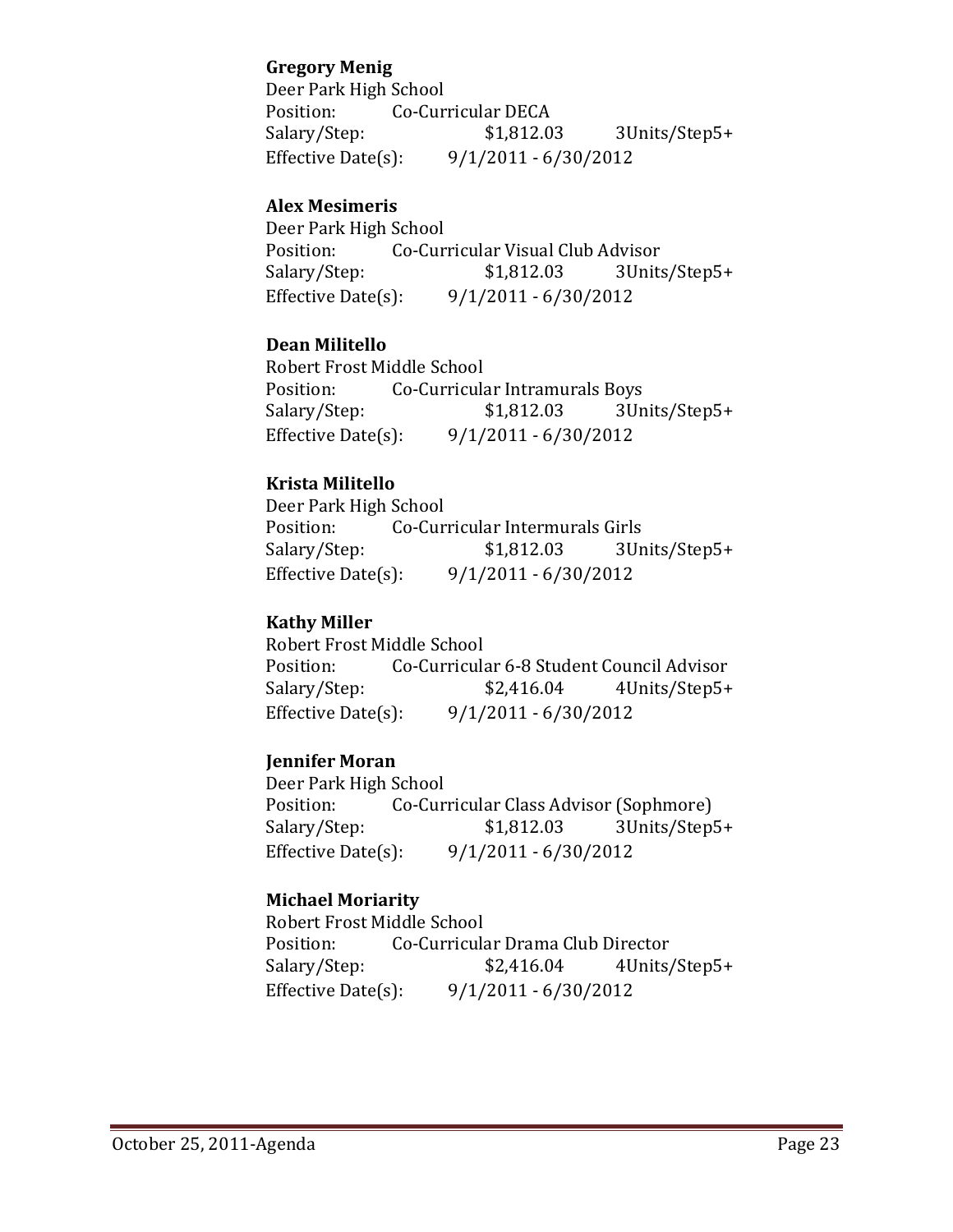### **Michael Moriarty**

Deer Park High School Position: Co-Curricular Play Director Fall Salary/Step:  $$4,832.08$  8 Units/Step5+ Effective Date(s):  $9/1/2011 - 6/30/2012$ 

### **Joseph Mucci**

John F Kennedy Intermediate School Position: Co-Curricular Literary Magazine Salary/Step: \$1,208.02 2 Units/Step5+ Effective Date(s):  $9/1/2011 - 6/30/2012$ 

#### **Christine Murphy**

Deer Park High School Position: Co-Curricular Newspaper Club Salary/Step:  $$2416.04$  4 Units/Step5+ Effective Date(s):  $9/1/2011 - 6/30/2012$ 

### **Matthew Murphy**

Deer Park High School Position: Co-Curricular Academic Team Advisor Salary/Step: \$3,020.05 5Units/Step5 Effective Date(s):  $9/1/2011 - 6/30/2012$ 

### **Rita Murphy**

Deer Park High School Position: Co-Curricular Art Club Advisor Salary/Step:  $$1,812.03$  3 Units/Step 5+ Effective Date(s):  $9/1/2011 - 6/30/2012$ 

### **J.Scott Newman**

Robert Frost Middle School Position: Co-Curricular Chess & Mind Challenges Salary/Step: \$1,812.03 3Units/Step5+ Effective Date(s):  $9/1/2011 - 6/30/2012$ 

### **Louis Nicolosi**

John F Kennedy Intermediate School Position: Co-Curricular Band - Advanced Salary/Step:  $$4,832.08$  8 Units/Step5+ Effective Date(s):  $9/1/2011 - 6/30/2012$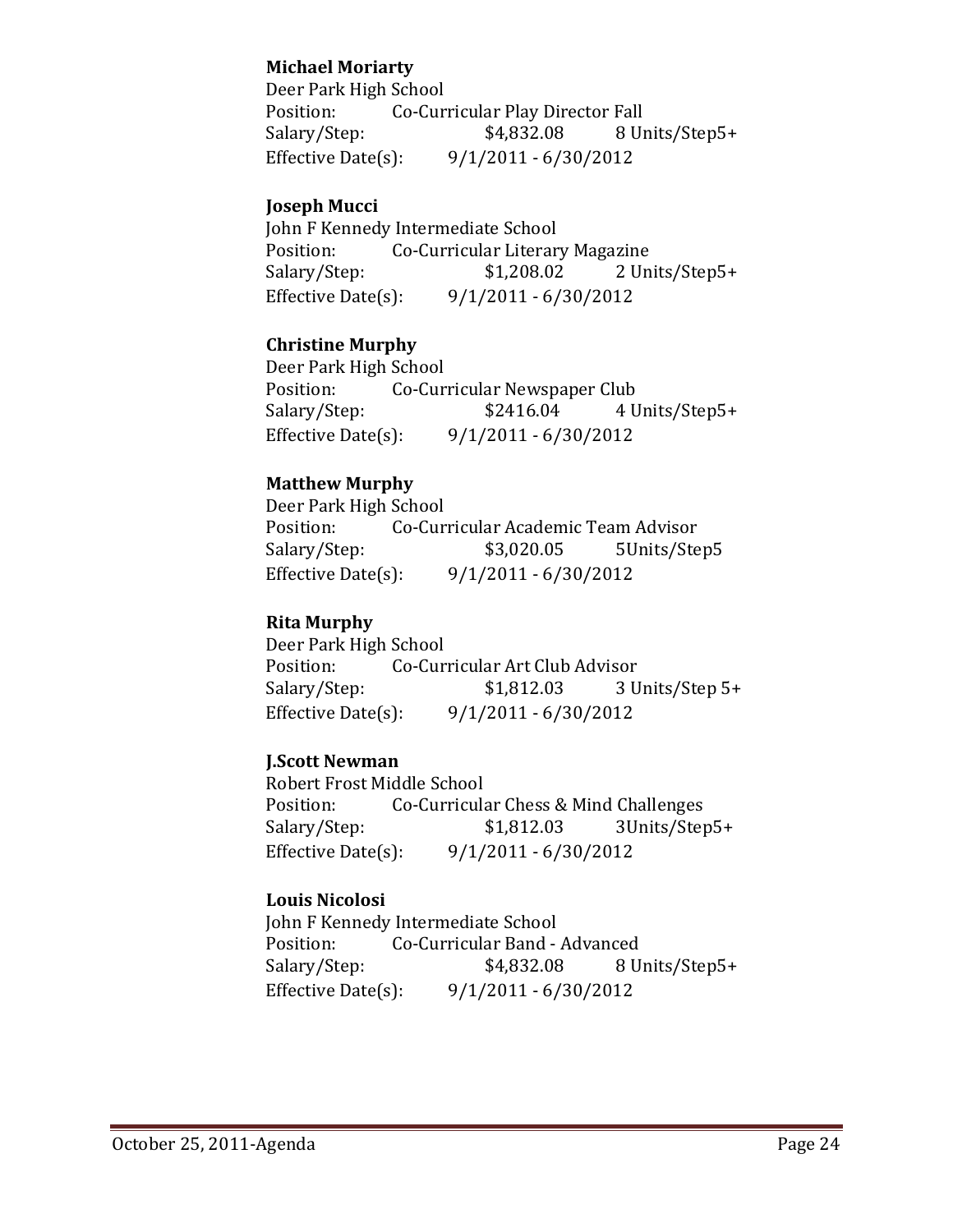### **Bob Nill**

Deer Park High School Position: Girls Winter Track Varsity Head Coach Salary/Step:  $$4890.38$  10.5 Units/Step 2 Effective Date(s):  $11/16/2011 - 3/1/2012$ 

### **Holly O'Donnell**

Deer Park High School Position: Girls Basketball Varsity Asst Coach Salary/Step:  $$4832.08$  8 Units/Step 5+ Effective Date(s):  $11/16/2011 - 3/1/2012$ 

### **Christina O'Hara**

Deer Park High School Position: Girls Basketball JV Head Coach Salary/Step:  $$3726.00$  8 Units/Step 3 Effective Date(s):  $11/16/2011 - 3/1/2012$ 

### **Lori Palopoli**

John F Kennedy Intermediate School Position: Co-Curricular Mucial Theater Club Salary/Step:  $$1,208.02$  2 Units/Step5+ Effective Date(s):  $9/1/2011 - 6/30/2012$ 

### **James Petti**

Deer Park High School Position: Girls Winter Track Coach Salary/Step:  $$3726.00$  8 Units/Step 4 Effective Date(s):  $11/16/2011 - 3/1/2012$ 

### **Melissa Price**

John F Kennedy Intermediate School Position: Co-Curricular Variety/Talent Show Salary/Step: \$465.75 1 Unit/Step4 Effective Date(s):  $9/1/2011 - 6/30/2012$ 

### **Kevin Quirk**

Robert Frost Middle School Position: Co-Curricular LEGO League Salary/Step: \$931.50 2 Units/Step2 Effective Date(s):  $9/1/2011 - 6/30/2012$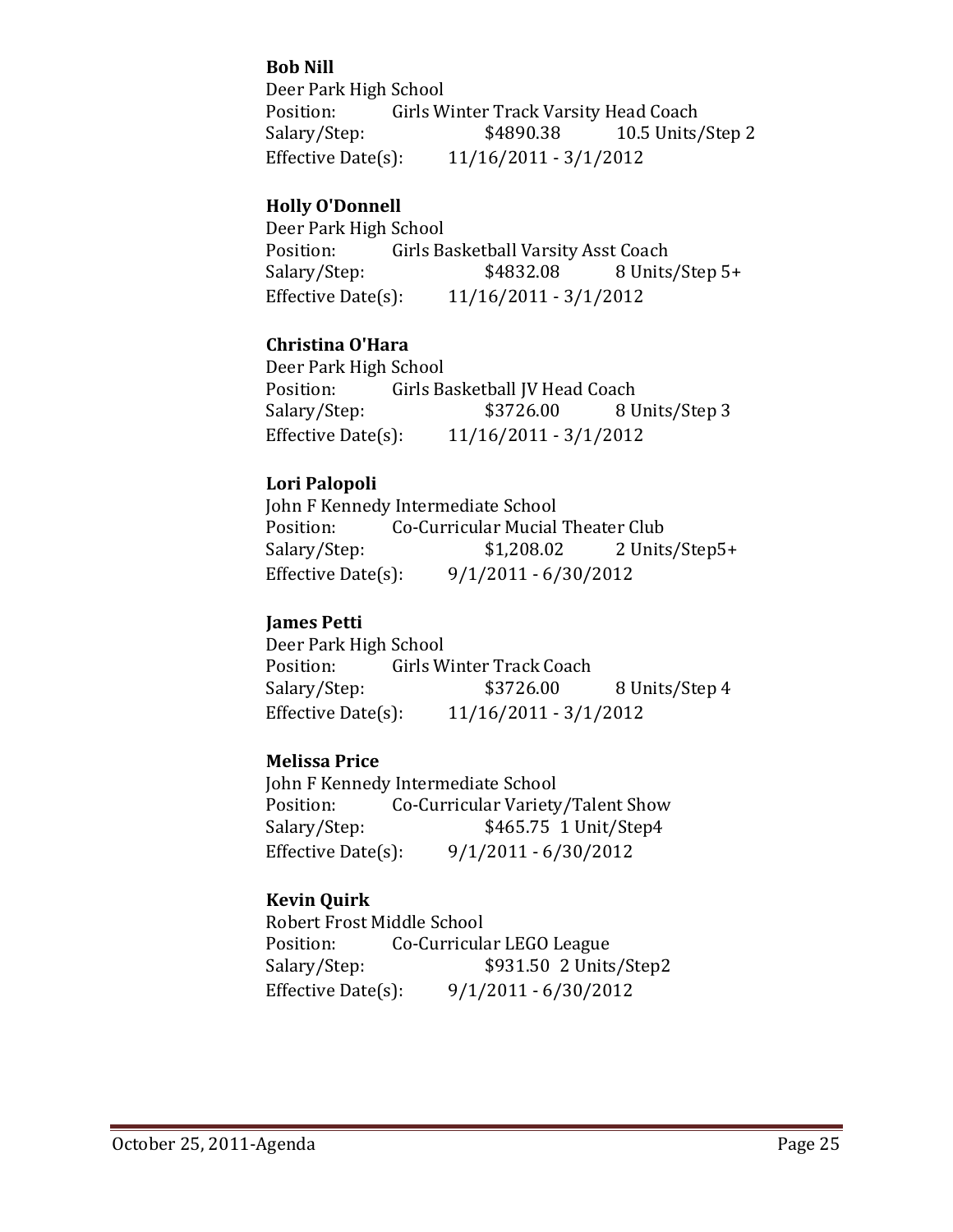### **Jason Ranghelli**

John F Kennedy Intermediate School Position: Co-Curricular Science Enrichment Club Salary/Step:  $$1,812.03$  3Units/Step5+ Effective Date(s):  $9/1/2011 - 6/30/2012$ 

### **Luciana Restivo**

Deer Park High School Position: Co-Curricular Newspaper Club Salary/Step: \$1,863.00 4 Units/Step3 Effective Date(s):  $9/1/2011 - 6/30/2012$ 

### **Gregg Romano**

John F Kennedy Intermediate School Position: Co-Curricular Cadet Band 1/2 year Salary/Step:  $$2,416.04$  4 Units/Step5+ Effective Date(s):  $9/1/2011 - 6/30/2012$ 

### **Julianne Rotunno**

John F Kennedy Intermediate School Position: Co-Curricular Variety/Talent Show Salary/Step: \$465.75 1 Unit/Step4 Effective Date(s):  $9/1/2011 - 6/30/2012$ 

### **Lila Schmitt**

Deer Park High School Position: Co-Curricular Play Director Winter Salary/Step:  $$4,832.08$  8 Units/Step5+ Effective Date(s):  $9/1/2011 - 6/30/2012$ 

### **Nicholas Sepe**

Deer Park High School Position: Wrestling IV Head Coach Salary/Step:  $$3958.87$  8.5 Units/Step 1 Effective Date(s):  $11/16/2011 - 3/1/2012$ 

### **Jodi Simet**

John F Kennedy Intermediate School Position: Co-Curricular Lets Make a Difference Salary/Step: \$465.75 1 Unit/Step2 Effective Date(s):  $9/1/2011 - 6/30/2012$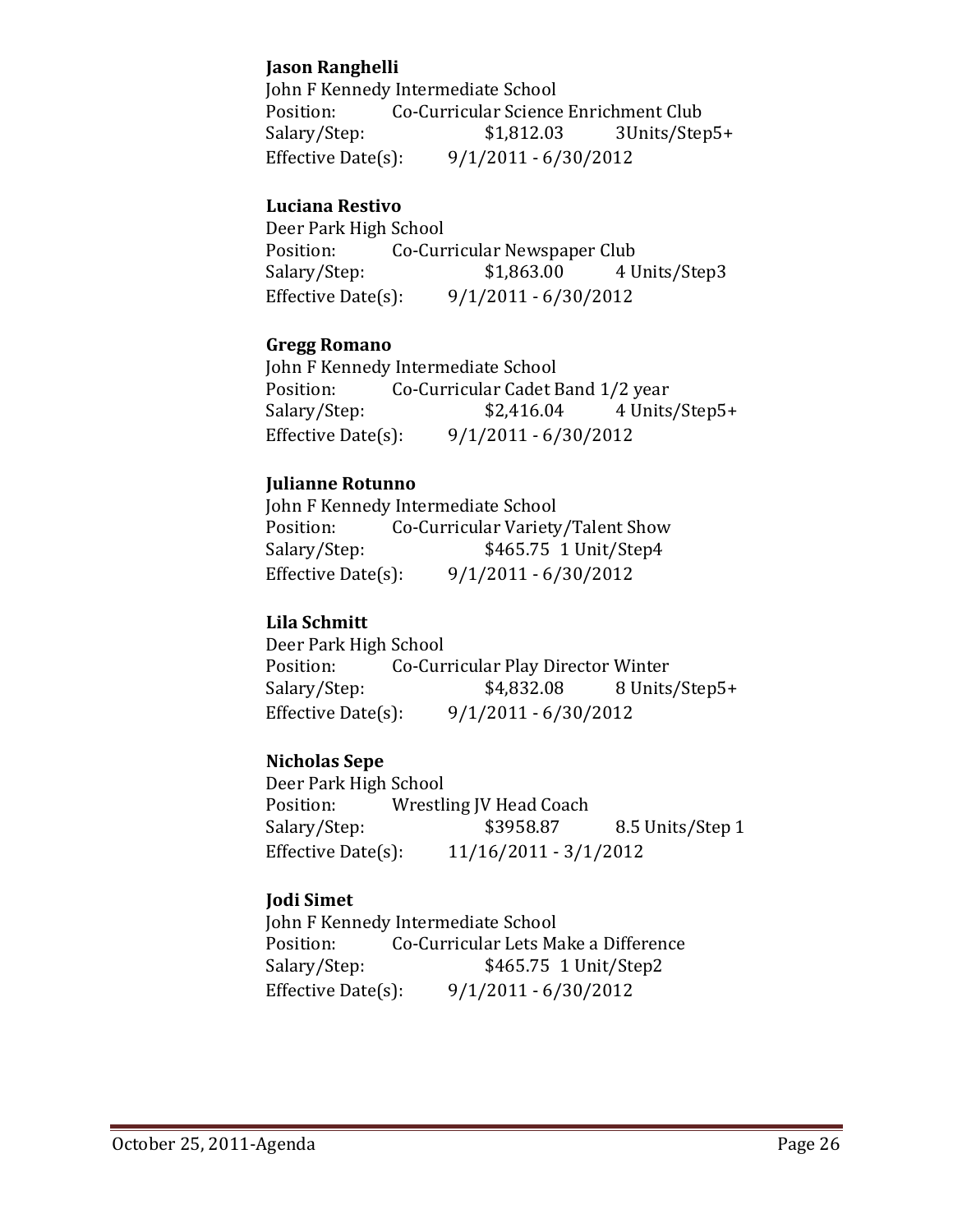### **Noel Skelton**

Deer Park High School Position: Co-Curricular Cornerstone Salary/Step: \$1,812.03 3 Units/Step5+ Effective Date(s):  $9/1/2011 - 6/30/2012$ 

### **Kristen Small**

Deer Park High School Position: Co-Curricular Class Advisor (Junior) Salary/Step: \$2,095.87 4.5Units/Step3 Effective Date(s):  $9/1/2011 - 6/30/2012$ 

### **Kristen Smith**

Deer Park High School Position: Co-Curricular Kickline Advisor Salary/Step:  $$4,657.50$  10 Units/Step3 Effective Date(s):  $9/1/2011 - 6/30/2012$ 

### **Lisa Smith**

Robert Frost Middle School Position: Co-Curricular Intramurals Girls Salary/Step: \$1,812.03 3 Units/Step5+ Effective Date(s):  $9/1/2011 - 6/30/2012$ 

### **Matthew Spataro**

John Quincy Adams School Position: Co-Curricular Musical Productions Salary/Step:  $$906.01$  1.5 Unit/Step5+ Effective Date(s):  $9/1/2011 - 6/30/2012$ 

### **Jon Steigerwald**

Robert Frost Middle School Position: Co-Curricular Science & Environmental Club Salary/Step:  $$1,397.25$  3 Units/Step3 Effective Date(s):  $9/1/2011 - 6/30/2012$ 

### **Margaret Sullivan**

 John Quincy Adams School Position: Co-Curricular Newspaper Club Salary/Step: \$698.62 1.5 Unit/Step4+ Effective Date(s):  $9/1/2011 - 6/30/2012$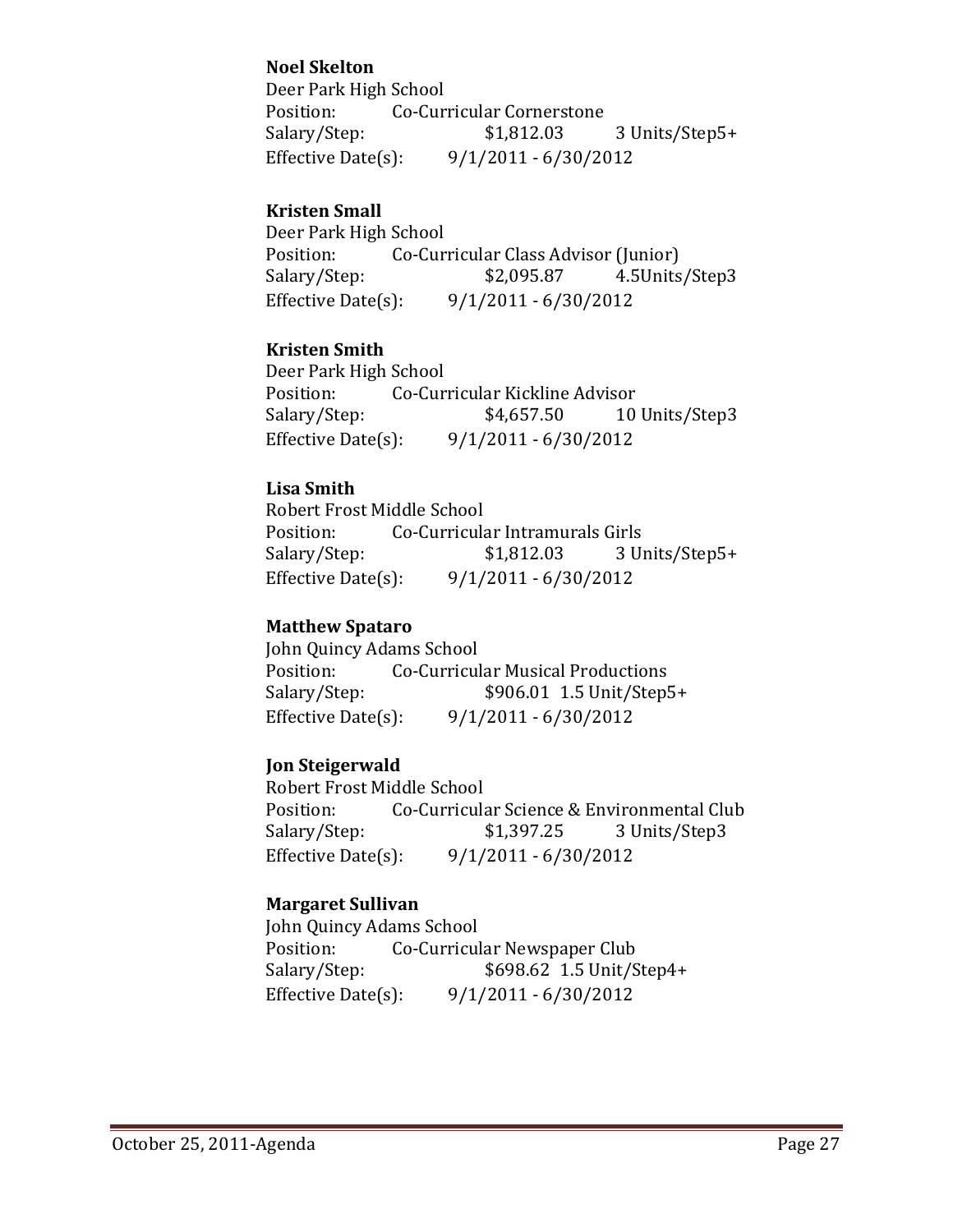### **Scott Surdi**

Robert Frost Middle School Position: Co-Curricular Variety Show Tech Director Salary/Step:  $$604.01$  1 Unit/Step5+ Effective Date(s):  $9/1/2011 - 6/30/2012$ 

#### **Scott Surdi**

Robert Frost Middle School Position: Co-Curricular Audio Visual Assistant Salary/Step: \$4,832.08 8 Units/Step5+ Effective Date(s):  $9/1/2011 - 6/30/2012$ 

#### **Anthony Tannacore**

Deer Park High School Position: Bowling Varsity Head Coach Salary/Step:  $$4228.07$  7 Units/Step 5+ Effective Date(s):  $11/16/2011 - 3/1/2012$ 

### **Brian Tower**

Deer Park High School Position: Co-Curricular Varsity Leaders Club Salary/Step: \$1,812.03 3 Units/Step5+ Effective Date(s):  $9/1/2011 - 6/30/2012$ 

### **Kerri Troffa**

John F Kennedy Intermediate School Position: Co-Curricular Newspaper Club Salary/Step:  $$2,794.50$  6 Units/Step2 Effective Date(s):  $9/1/2011 - 6/30/2012$ 

### **Viviane Tzoumas**

Robert Frost Middle School Position: Co-Curricular Writers Club Salary/Step:  $$1,397.25$  3 Units/Step4 Effective Date(s):  $9/1/2011 - 6/30/2012$ 

#### **Denise Vadala**

John Quincy Adams School Position: Co-Curricular Art & Literature Club Salary/Step:  $$906.01$  1.5 Unit/Step5+ Effective Date(s):  $9/1/2011 - 6/30/2012$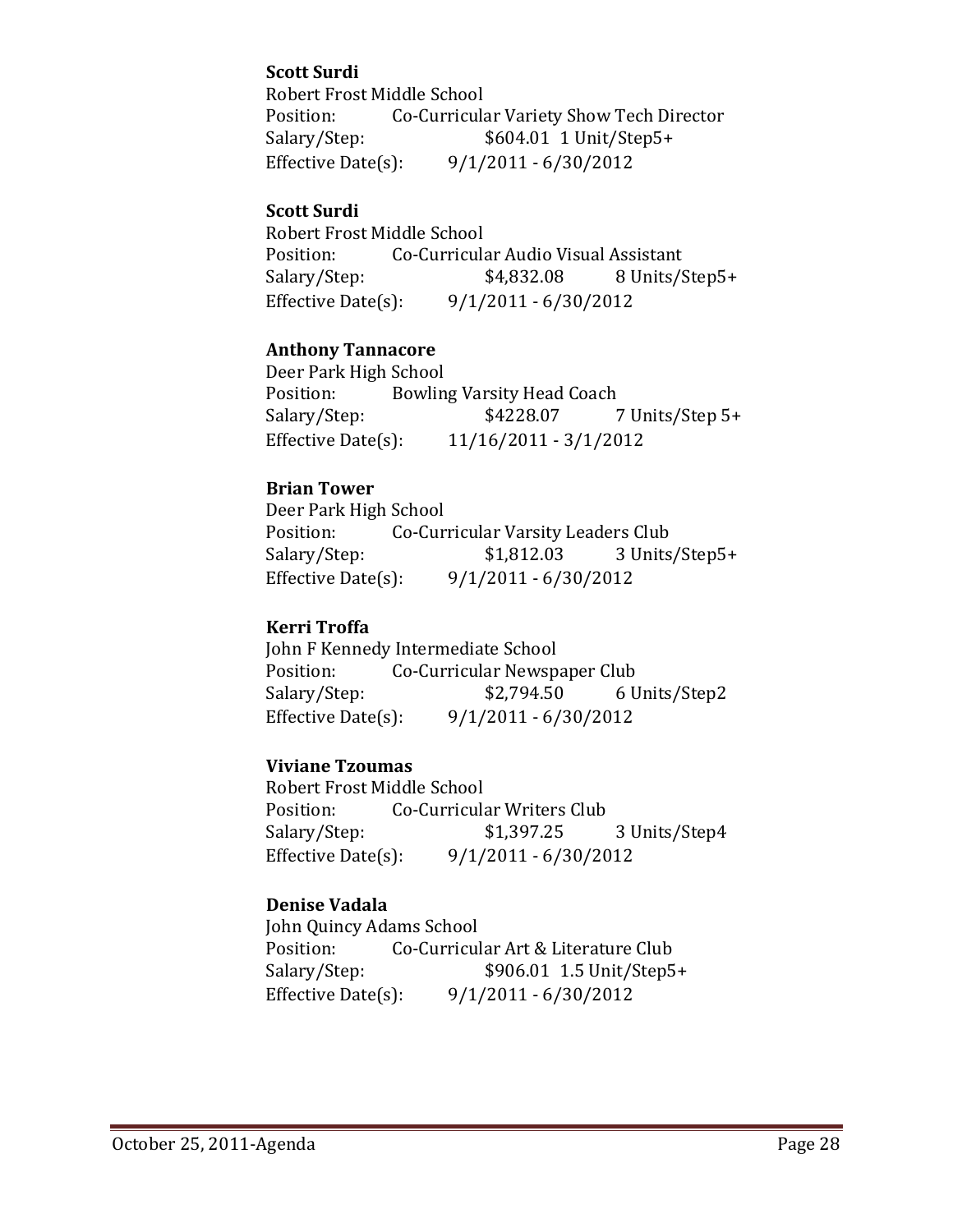### **Melissa Vilardi**

Robert Frost Middle School Position: Co-Curricular Yearbook Salary/Step: \$1,812.03 3 Units/Step5+ Effective Date(s):  $9/1/2011 - 6/30/2012$ 

### **Melissa Vilardi**

Robert Frost Middle School Position: Co-Curricular Variety Show Director Salary/Step:  $$2,416.04$  4 Units/Step5+ Effective Date(s):  $9/1/2011 - 6/30/2012$ 

### **Kerry Walsh**

Deer Park High School Position: Co-Curricular Student Council Advisor Salary/Step:  $$4,832.08$  8 Units/Step5 Effective Date(s):  $9/1/2011 - 6/30/2012$ 

### **Janet Werner**

Deer Park High School Position: Co-Curricular S.A.D.D. Salary/Step: \$1,812.03 3 Units/Step5+ Effective Date(s):  $9/1/2011 - 6/30/2012$ 

### **Maria Wingert**

Robert Frost Middle School Position: Co-Curricular Chamber Ensemble (Orchestra) Salary/Step: \$1,812.03 3 Units/Step5+ Effective Date(s):  $9/1/2011 - 6/30/2012$ 

### **Jessica Yawney**

Deer Park High School Position: Co-Curricular Gay/Straight Alliance Salary/Step: \$1,397.25 3 Units/Step2 Effective Date(s):  $9/1/2011 - 6/30/2012$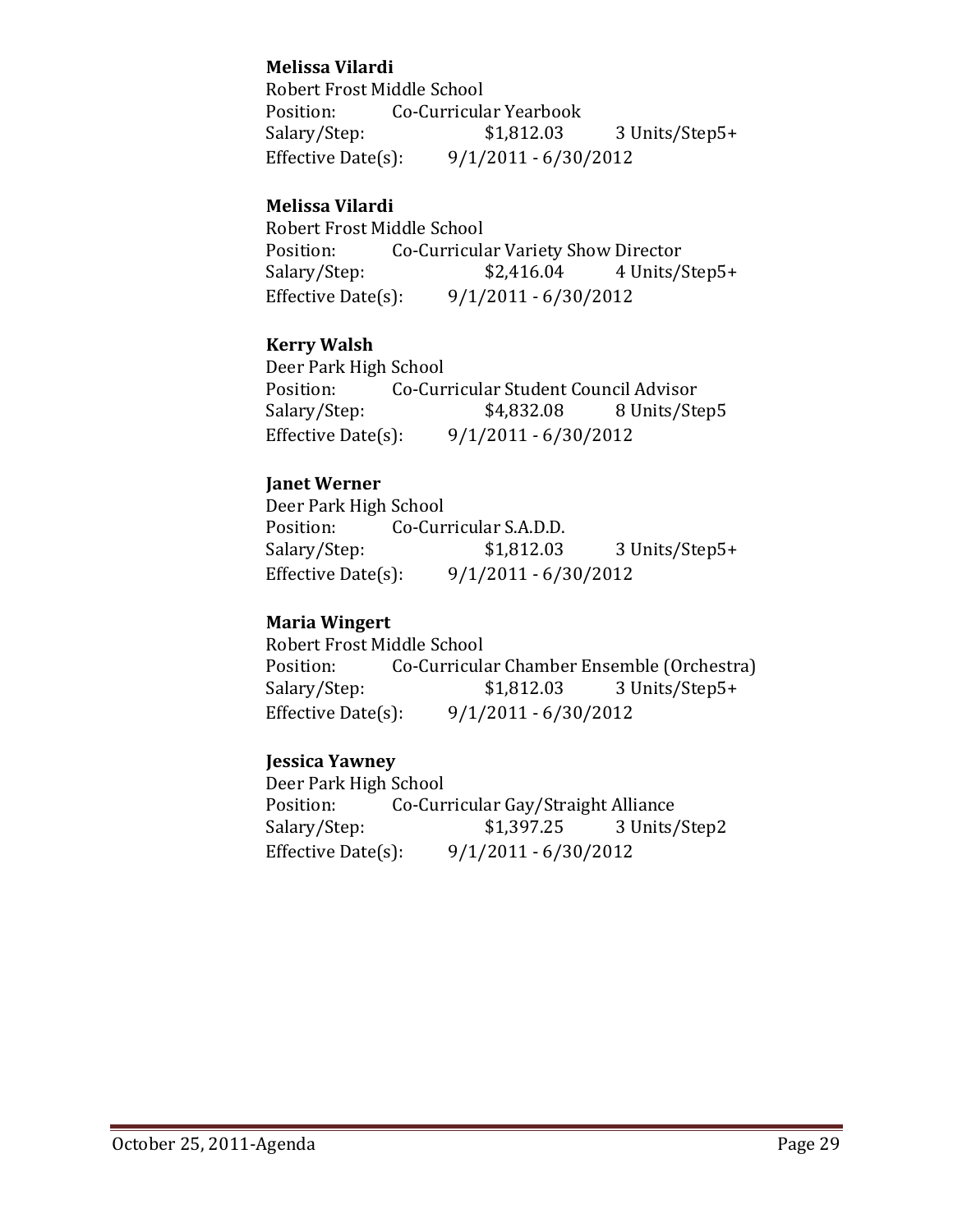# **SCHEDULE 11/BP‐720 ‐ SCHEDULES OF BILLS PAYABLE**

| <b>Appropriation Budget Status Report</b>            | General Fund -<br>Capital Fund (Regular/Bond) -                                                                                                                                           | September<br>September |
|------------------------------------------------------|-------------------------------------------------------------------------------------------------------------------------------------------------------------------------------------------|------------------------|
|                                                      | Federal Fund -<br>School Lunch Fund -                                                                                                                                                     | September<br>September |
| Extra-Classroom Activities Funds                     | High School -                                                                                                                                                                             | September              |
| <b>Trial Balance</b><br>(June/July/August/September) | General Fund<br>School Lunch<br>Workers' Comp. &<br>Unemployment<br><b>Federal Fund</b><br><b>Capital Projects</b><br>Trust & Agency<br>Private Purpose Trust<br><b>Flexible Benefits</b> |                        |

# **SCHEDULE 11‐ E‐344‐ EXPLANATION OF BUDGETARY TRANSFERS**

# **SCHEDULE 11‐ F‐188 & 187\*‐ CONTRACT REPORT**

\*Sent earlier in the month

### **SCHEDULE 10‐H‐11 – HOME TEACHING (Regular & Special) ‐ Confidential**

## **SCHEDULE 10‐S‐11 – SPECIAL TRANSPORTATION ‐ Confidential**

## VI. **RECEIPT OF SCHEDULES**

*Recommend that the Board of Education approve the following Receipt of Schedules collectively:*

|  | <b>SCHEDULE 11-A-390 - TREASURERS REPORT</b> |  |
|--|----------------------------------------------|--|
|  |                                              |  |

| <b>Statement of Revenues -</b> | General Fund -<br>Federal Fund -<br>School Lunch Fund - | September<br>September<br>September |
|--------------------------------|---------------------------------------------------------|-------------------------------------|
| Treasurer's Report             | September                                               |                                     |
| Cash Flow -                    | June/July/August                                        |                                     |
| Listing of Check Numbers -     | September 24, 2011 - October 20, 2011                   |                                     |